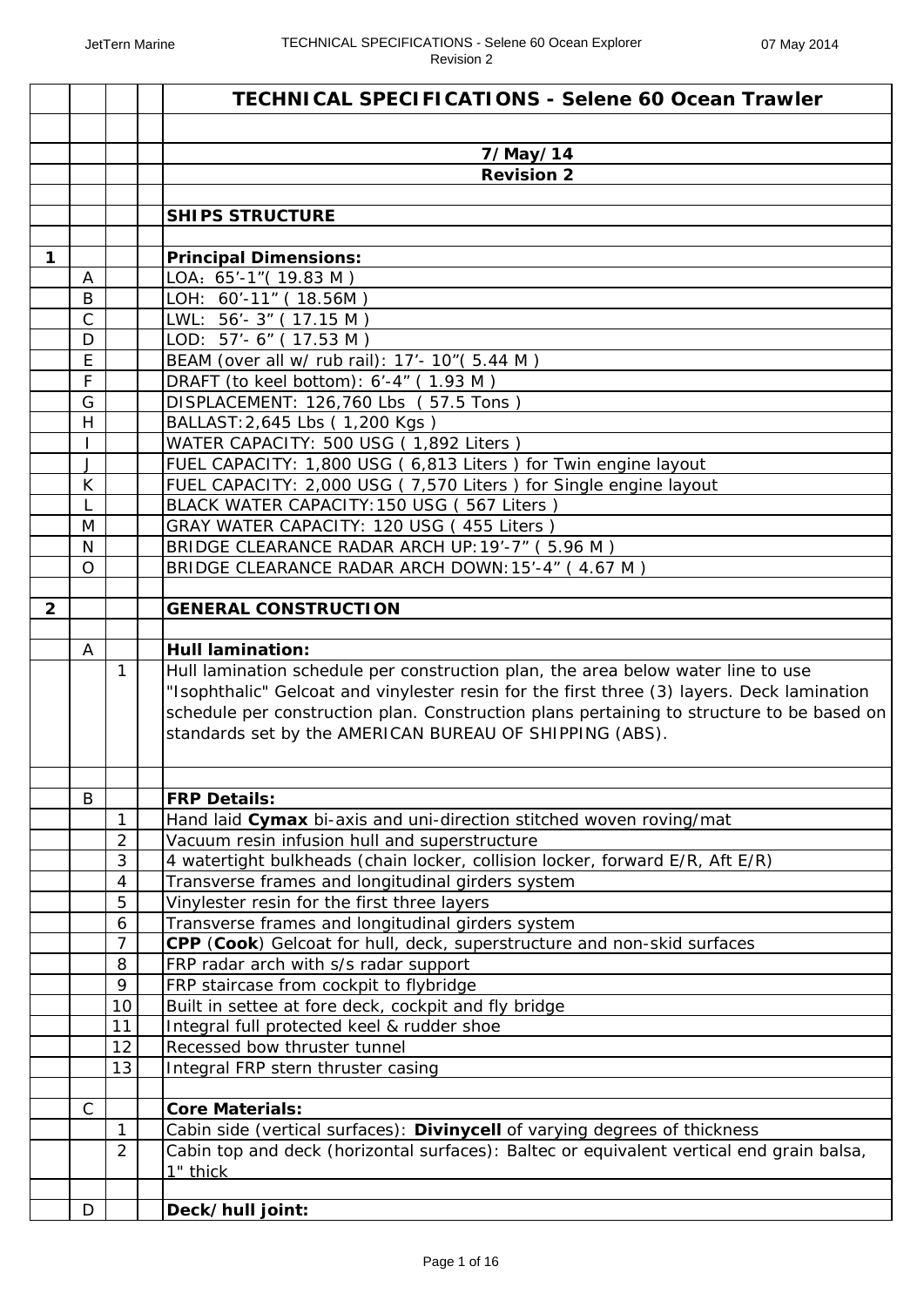|   |              |                                | <b>TECHNICAL SPECIFICATIONS - Selene 60 Ocean Trawler</b>                                   |
|---|--------------|--------------------------------|---------------------------------------------------------------------------------------------|
|   |              |                                |                                                                                             |
|   |              | 1                              | Between deck and hull flange: 3M 5200                                                       |
|   |              | $\overline{2}$                 | Inside of joint: Three (3) layers M. & W.R. in all accessible locations                     |
|   |              | 3                              | Mechanical fastening: 3/8" thru-bolts on 6" centers                                         |
|   |              |                                |                                                                                             |
|   | E            |                                | <b>Longitudinal Stringer:</b>                                                               |
|   |              | $\mathbf{1}$                   | Hull: Full length each port and starboard                                                   |
|   |              | $\overline{2}$                 | Hull: Transverse Frame System                                                               |
|   |              |                                |                                                                                             |
|   | F            |                                | Water tight bulkheads:                                                                      |
|   |              | 1                              | Water tight bulkheads per construction drawing to include, but not limited to the           |
|   |              |                                | following areas: Between lazarette and E/R, E/R and lower cabins, Aft bulkhead of Fwd.      |
|   |              |                                | Guest cabin and chain locker/collision bulkhead.                                            |
|   |              |                                |                                                                                             |
| 3 |              |                                | <b>MACHINERY DETAILS</b>                                                                    |
|   |              |                                | <b>Main Engines</b>                                                                         |
|   | A            |                                | <b>Main Engine:</b>                                                                         |
|   |              | 1                              | Single John Deere 6090SFM85, M3 rating, 425BHP @ 2300 RPM. Wet exhaust & 24VDC              |
|   |              |                                | starting                                                                                    |
|   |              | $\overline{2}$                 | Gear Box: ZF 360, 2.917:1 reduction                                                         |
|   |              | 3                              | Alternators: 24VDC 100AMP                                                                   |
|   |              | $\overline{4}$                 | Walker "Air Sep" crankcase ventilation                                                      |
|   |              | 5                              | Two (2) Vision 6FM200D-X batteries connected in series for 24VDC 200AMP start               |
|   |              | 6                              | Engine beds to have 1/2" stainless steel cap on top of bed and 1/4" plate on sides,         |
|   |              |                                | plates are to be highly polished stainless steel.                                           |
|   |              | $\overline{7}$                 | Each engine mounted on (4) resilient mounts                                                 |
|   |              | 8                              | FRP drip pan under engine                                                                   |
|   |              |                                |                                                                                             |
|   | B            |                                | <b>Engine Controls and Panels:</b>                                                          |
|   |              | 1                              | Two (2) stations: pilothouse, fly bridge. Controls in aft deck and P&S bridge are optional. |
|   |              | $\overline{2}$                 | Engine instrument panels with alarm that will monitor Tachometer, Engine oil pressure,      |
|   |              |                                | Engine water temp, System voltage, Gear oil pressure and fuel burn for each main            |
|   |              |                                | engine.                                                                                     |
|   |              |                                |                                                                                             |
|   | $\mathsf{C}$ |                                | <b>Propellers:</b>                                                                          |
|   |              | $\mathbf{1}$                   | NiBrAl alloy 4 blade counter rotating propellers. Propellers to be built to I.S.O. class 1  |
|   |              |                                |                                                                                             |
|   | D            |                                | <b>Propeller Shafts:</b>                                                                    |
|   |              | $\mathbf{1}$<br>$\overline{2}$ | Aqualloy 22 or equivalent, 3" diameter<br>Taper details: Standard SAE                       |
|   |              | 3                              | Line cutters on each main engine shaft (Option)                                             |
|   |              |                                |                                                                                             |
|   | E            |                                | Shaft tubes:                                                                                |
|   |              | $\mathbf{1}$                   | Material: <b>Amartech</b> FRP                                                               |
|   |              | $\overline{2}$                 | Bearings: rubber cutlass type                                                               |
|   |              | 3                              | Stuffing Box: bronze                                                                        |
|   |              |                                |                                                                                             |
|   | F            |                                | <b>Fuel Filter(s):</b>                                                                      |
|   |              | $\mathbf{1}$                   | One (1) Racor 75-900MAX duplex with 10 micron filter elements.                              |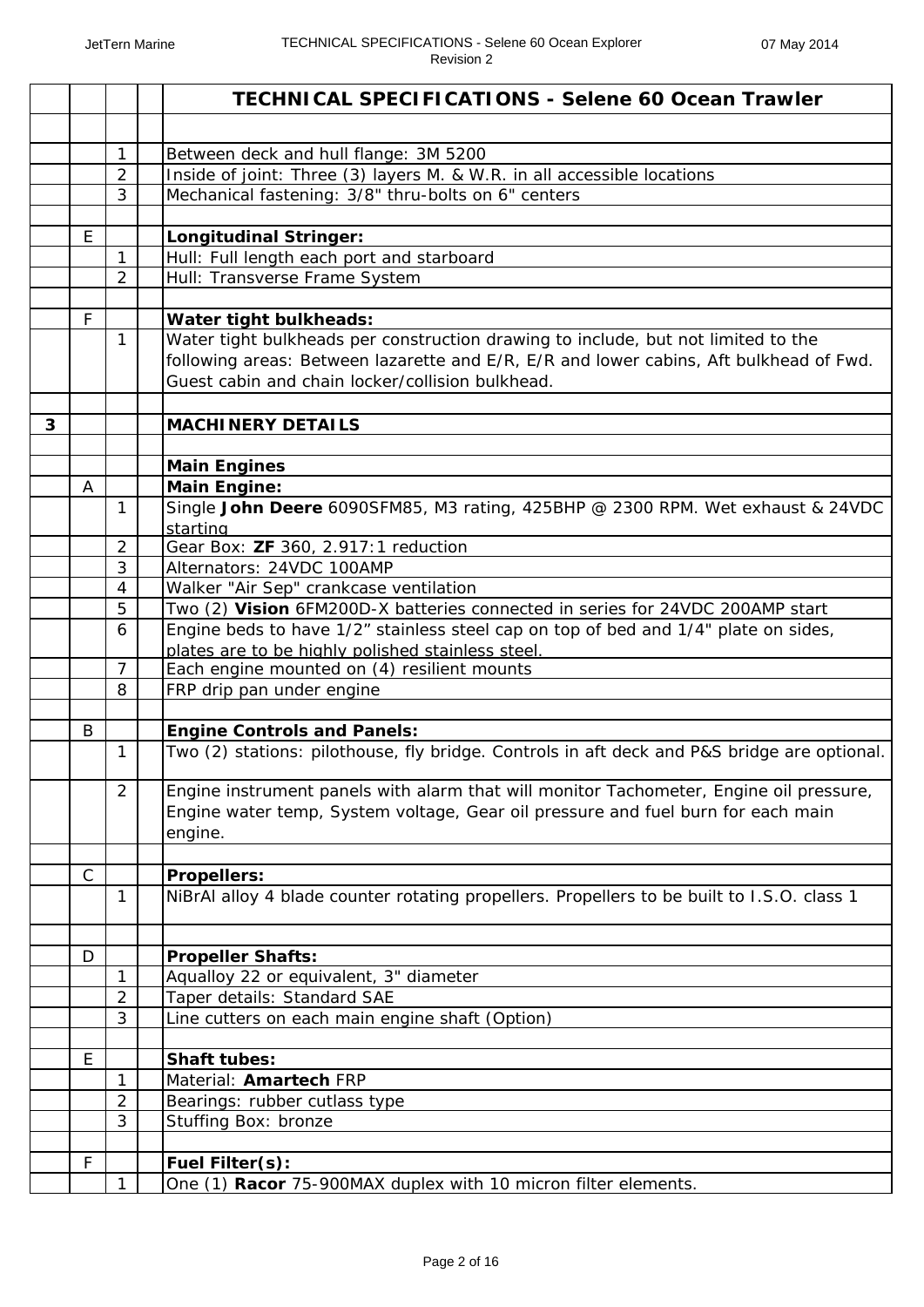|   |   |                | <b>TECHNICAL SPECIFICATIONS - Selene 60 Ocean Trawler</b>                                                                                                    |
|---|---|----------------|--------------------------------------------------------------------------------------------------------------------------------------------------------------|
|   |   |                |                                                                                                                                                              |
|   |   | 2              | One (1) Racor 75-500MAX filter in addition to secondary generator mounted filter for<br>the generator engine. Optional second filter for optional generator. |
|   |   |                |                                                                                                                                                              |
|   | G | 1              | <b>Engine room floor:</b><br>All engine room floors and structural members to be FRP with white gel coated surfaces.                                         |
|   |   |                |                                                                                                                                                              |
|   | H |                | <b>Noise Control Systems:</b>                                                                                                                                |
|   |   | $\mathbf{1}$   | Engine room ceiling and forward bulkhead and aft bulkhead treated with 3" of                                                                                 |
|   |   |                | Soundown lead foam. and damping plate covered with white aluminum panels by                                                                                  |
|   |   |                | Soundown.                                                                                                                                                    |
|   |   | $\overline{2}$ | Salon/galley cabin sole to have 45mm core system and 1/4" Soundown "decoupler"                                                                               |
|   |   |                | layer                                                                                                                                                        |
|   |   | 3              | Engine room hatches to have rubber gasket and lock down mechanism                                                                                            |
|   |   | 4              | Soundown Quiet Pro lining covering engine room intake ventilating ducts, 1" thick<br>secured with epoxy and mechanical fasteners                             |
|   |   | 5              | Forward accommodation areas between hull and hull ceiling to be insulated with 1" thick                                                                      |
|   |   |                | 3M Thinsulate                                                                                                                                                |
|   |   | 6              | Salon overhead between deck underside and overhead panels is to be treated with 1"                                                                           |
|   |   |                | thick 3M Thinsulate                                                                                                                                          |
|   |   | $\overline{7}$ | Seal all holes and cracks in engine room parameter to prevent noise leakage.                                                                                 |
|   |   |                | <b>Engine Exhaust:</b>                                                                                                                                       |
|   |   | $\mathbf{1}$   | Wet exhaust system for each engine design                                                                                                                    |
|   |   | $\overline{2}$ | Hydraulift FRP wet box muffler                                                                                                                               |
|   |   | 3              | Trident silicone exhaust pipe                                                                                                                                |
|   |   |                |                                                                                                                                                              |
|   |   |                | Generator:                                                                                                                                                   |
|   | J |                | Generator #1:                                                                                                                                                |
|   |   | 1              | Northern Light 20kw or Onan 19kw single-phase                                                                                                                |
|   |   | $\overline{2}$ | Wet exhaust system using gen-sep water separator                                                                                                             |
|   |   | 3              | Two (2) Vision 6FM150D-X batteries connected in series for 24VDC 150AMP start                                                                                |
|   |   | 4              | Alternator: 24VDC 40AMP                                                                                                                                      |
|   |   | 5              | Main panel located in pilot house and start stop on main electrical panel                                                                                    |
|   | K |                | <b>Hydraulic System (Option):</b>                                                                                                                            |
|   |   | $\mathbf{1}$   | Trac Hydraulic powered 25 HP bow and stern thrusters using 12" tunnels with                                                                                  |
|   |   |                | proportional controls at 2 stations                                                                                                                          |
|   |   | $\overline{2}$ | Trac $\#250$ digital underway stabilizer system with 9 sq. ft. fins and dual station control.                                                                |
|   |   |                | Stainless steel kelp cutters fwd. of fins tied to bonding system. System to be powered                                                                       |
|   |   |                | with engine driven pump                                                                                                                                      |
|   |   | 5              | Each main engine fitted with a clutchable PTO and hydraulic pump                                                                                             |
|   |   |                |                                                                                                                                                              |
| 4 |   |                | HEATING, VENTILATION AND AIR CONDITIONING SYSTEMS (HVAC)                                                                                                     |
|   | A |                | Air Conditioning System (Option):                                                                                                                            |
|   |   |                | Reverse Cycle A/C System:                                                                                                                                    |
|   |   | 1              | CruisAir reverse cycle air conditioning system (84,000BTU's), 230VAC                                                                                         |
|   |   | 6              | Compressors:                                                                                                                                                 |
|   |   | $\overline{7}$ | (3) RX20C-417 - SMX II, 20,000 BTU/Hr, 417 Refrig, 230/60/50/1                                                                                               |
|   |   | 8              | (1) RX24C-417 - SMX II, 24,000 BTU/Hr, 417 Refrig, 230/60/50/1                                                                                               |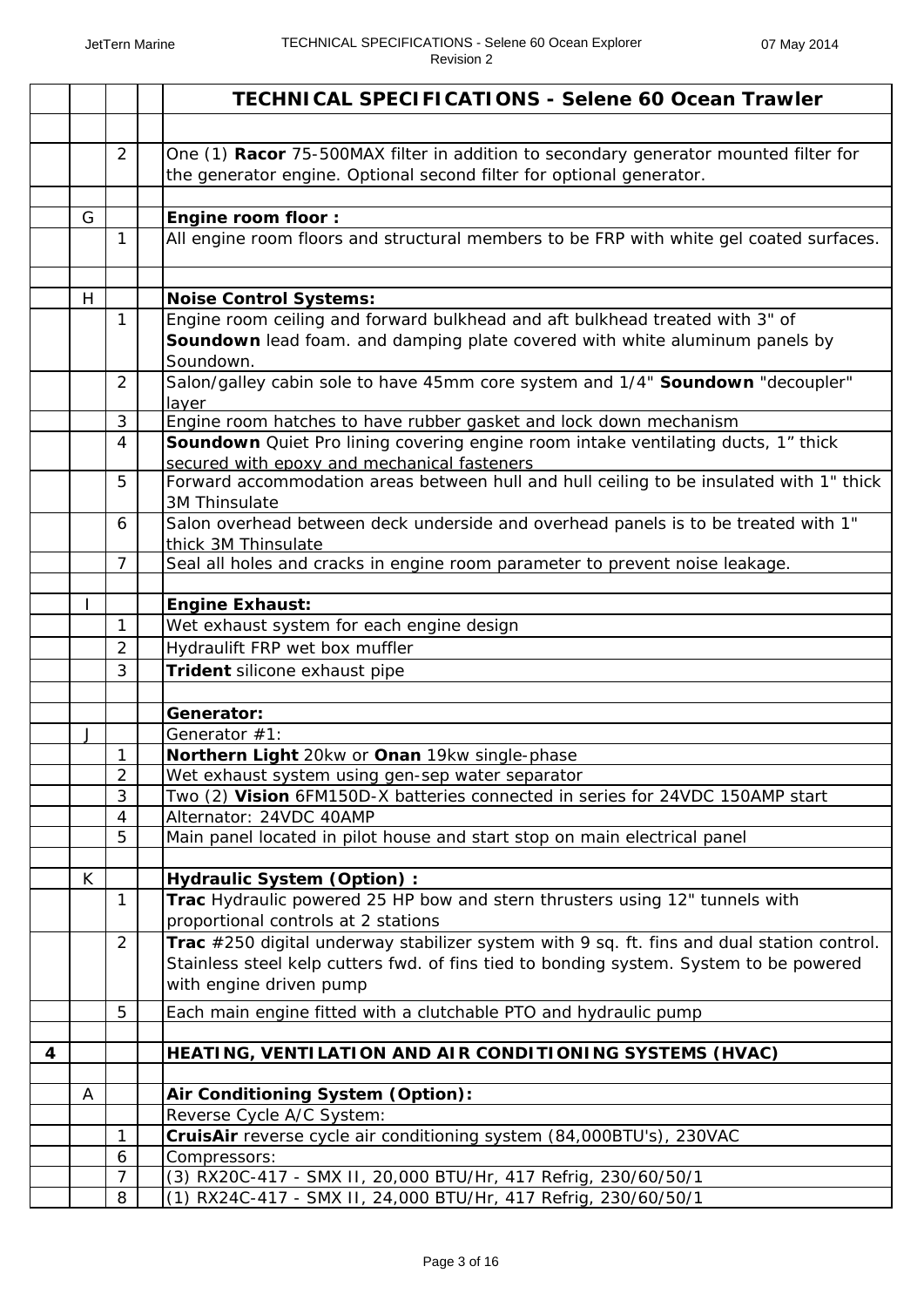|                |              |                | <b>TECHNICAL SPECIFICATIONS - Selene 60 Ocean Trawler</b>                                                                      |
|----------------|--------------|----------------|--------------------------------------------------------------------------------------------------------------------------------|
|                |              |                |                                                                                                                                |
|                |              | 9              | Air Handlers:                                                                                                                  |
|                |              | 10             | Master Cabin and Utility room (1ea) RE20C - 20,000 BTU/Hr, 9" Hose Adapter, 230/50-<br>60/1                                    |
|                |              | 11             | Guest Cabin (1ea) RE8C - 8,000 BTU/Hr, 5" Hose Adapter, 230/50-60/1                                                            |
|                |              | 12             | VIP Cabin and Head (1ea) RE12C - 12,000 BTU/Hr, 6" Hose Adapter, 230/50-60/1                                                   |
|                |              | 13             | Pilothouse (1 ea) RE20C - 20,000 BTU/Hr, 9" Hose Adapter, 230/50-60/1                                                          |
|                |              | 14             | Salon/Galley (1 ea) RE24C - 24,000 BTU/Hr, 9" Hose Adapter, 230/50-60/1                                                        |
|                |              |                |                                                                                                                                |
|                | B            |                | <b>ENGINE ROOM VENTILATION SYSTEM:</b>                                                                                         |
|                |              | $\mathbf{1}$   | Two (2) Gianneschi 4" Intake Fan - One louvered vent Starboard side deck aft in the<br>engine room with screened blower inlet. |
|                |              | $\overline{2}$ | Two (2) Gianneschi 4" Exhaust Fan - One louvered vent on Port side decks aft in the<br>engine room with screened blower inlet. |
|                |              | 3              | Natural air intake - Two louvered vent at both side deck in the engine room with                                               |
|                |              |                | alumninum vent above the fuel tank                                                                                             |
|                | $\mathsf{C}$ |                | <b>HEADS:</b>                                                                                                                  |
|                |              | 1              | One (1) Johnson 3" exhaust blower each head                                                                                    |
|                |              | $\overline{2}$ | One (1) on/off switch                                                                                                          |
|                |              | 3              | Ducting is to be 3"                                                                                                            |
|                |              |                |                                                                                                                                |
|                | D            |                | <b>STATEROOMS:</b>                                                                                                             |
|                |              | $\mathbf{1}$   | One (1) natural vent instake for VIP stateroom.                                                                                |
|                |              | $\overline{2}$ | Ducting is to be 3"                                                                                                            |
|                |              | 3              | Cabin intake air is to come from a louvered intake vents located outside the boat and                                          |
|                |              |                | ducted to the stateroom.                                                                                                       |
| 5              |              |                |                                                                                                                                |
|                |              |                | <b>FIRE SUPPRESSION SYSTEM</b>                                                                                                 |
|                |              |                | <b>Engine Room (Option):</b>                                                                                                   |
|                | Α            |                | SeaFire fixed fire extinguishing system, automatic & maual with electronic shutdown of                                         |
|                |              |                | engine, generator, and engine ventillation blowers                                                                             |
|                |              | 1              | (1) FE-1250M cylinder assembly                                                                                                 |
|                |              |                |                                                                                                                                |
| 6              |              |                | <b>STEERING SYSTEM</b>                                                                                                         |
|                |              |                |                                                                                                                                |
|                | A            |                | <b>Steering System:</b>                                                                                                        |
|                |              |                | SeaStar Hydraulic Steering System - 35 degree Rudder Deflection, Two Station: Pilot                                            |
|                |              |                | house and fly bridge                                                                                                           |
|                |              |                |                                                                                                                                |
|                | B            |                | <b>Hydraulic lines:</b><br>Seamless copper tubing 5/8" I.D. with reinforced rubber hydraulic lines to the hydraulic            |
|                |              | 1              | rams and helm pump.                                                                                                            |
|                |              |                |                                                                                                                                |
|                | $\mathsf{C}$ |                | <b>Steering wheel:</b>                                                                                                         |
|                |              | 1              | 30" Diameter wood covered S/S wheel in pilothouse & fly bridge                                                                 |
|                | D            |                | <b>Emergency tiller:</b>                                                                                                       |
|                |              | 1              | To attach to top of stbd. Rudderpost                                                                                           |
|                |              |                |                                                                                                                                |
| $\overline{7}$ |              |                | <b>RUDDERS</b>                                                                                                                 |
|                |              |                |                                                                                                                                |
|                | A            |                | <b>Rudder stock:</b>                                                                                                           |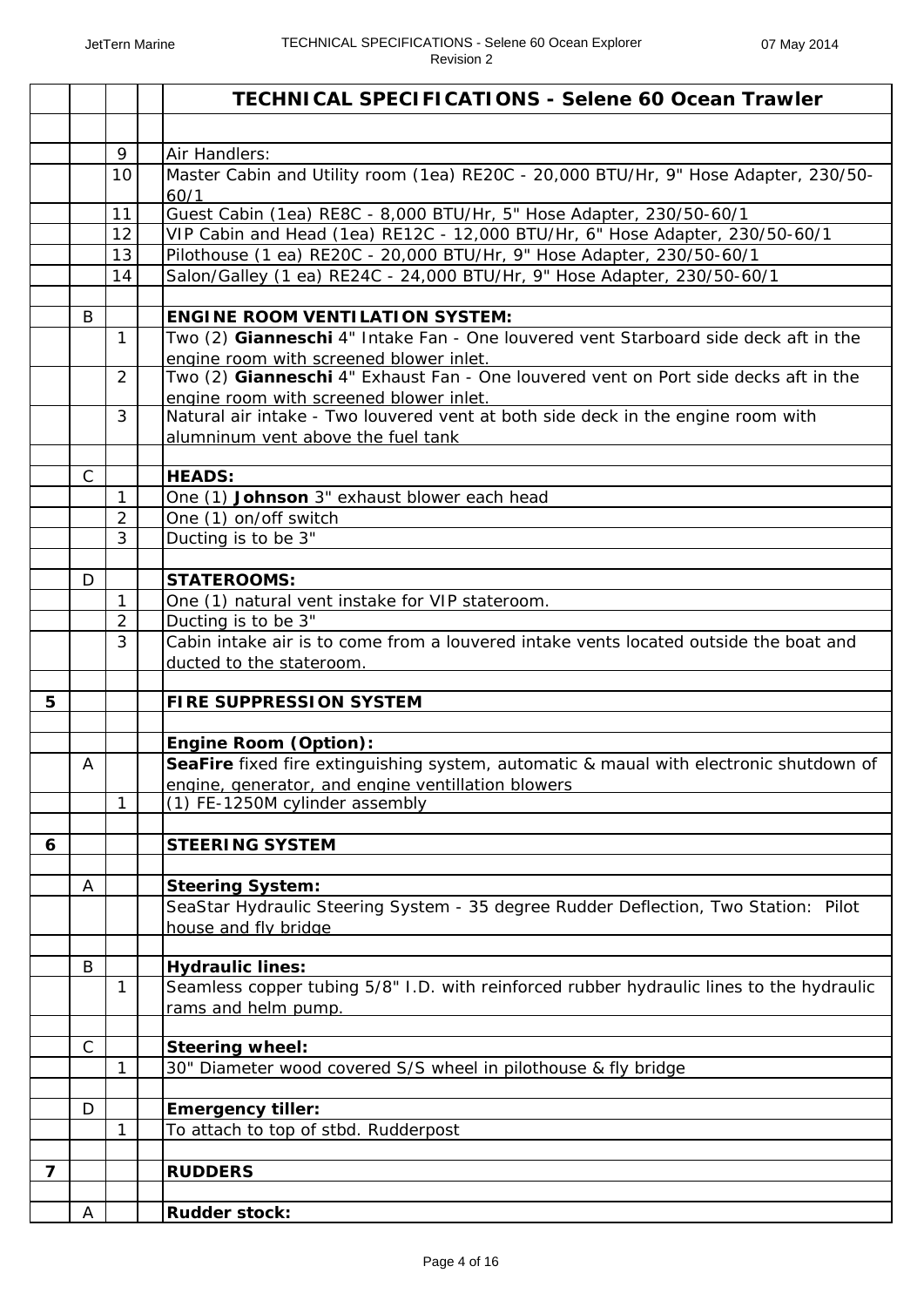|   |              |                     | <b>TECHNICAL SPECIFICATIONS - Selene 60 Ocean Trawler</b>                                                                                                                                                                                                                                           |
|---|--------------|---------------------|-----------------------------------------------------------------------------------------------------------------------------------------------------------------------------------------------------------------------------------------------------------------------------------------------------|
|   |              |                     |                                                                                                                                                                                                                                                                                                     |
|   |              | 1                   | 3" S/S 316                                                                                                                                                                                                                                                                                          |
|   |              |                     |                                                                                                                                                                                                                                                                                                     |
|   | B            |                     | Rudder:                                                                                                                                                                                                                                                                                             |
|   |              | 1                   | Fully protected FRP rudder per JTM Design                                                                                                                                                                                                                                                           |
|   |              |                     |                                                                                                                                                                                                                                                                                                     |
|   | $\mathsf{C}$ |                     | <b>Rudder carrier shoes:</b>                                                                                                                                                                                                                                                                        |
|   |              | $\mathbf{1}$        | Two piece fabricated 316 stainless steel. Main piece fastened to hull by rivets. Aft piece<br>removable so that rudders can be removed.                                                                                                                                                             |
|   |              |                     |                                                                                                                                                                                                                                                                                                     |
|   | D            | 1                   | <b>Rudder stock stuffing box:</b><br>Bronze traditional style x 2                                                                                                                                                                                                                                   |
|   |              |                     |                                                                                                                                                                                                                                                                                                     |
|   | E            |                     | <b>Rudder stock tube:</b>                                                                                                                                                                                                                                                                           |
|   |              | 1                   | FRP with bronze/rubber cutlass bearing at the bottom                                                                                                                                                                                                                                                |
|   |              | 2                   | "T" bolt clams at stuffing box x 2                                                                                                                                                                                                                                                                  |
|   |              |                     |                                                                                                                                                                                                                                                                                                     |
| 8 |              |                     | <b>TANKAGE AND PLUMBING SYSTEM</b>                                                                                                                                                                                                                                                                  |
|   |              |                     |                                                                                                                                                                                                                                                                                                     |
|   | A            |                     | <b>Water Tanks:</b>                                                                                                                                                                                                                                                                                 |
|   |              | $\mathbf{1}$        | Number and capacity: Two (2) S/S tanks totaling 500 gallons                                                                                                                                                                                                                                         |
|   |              | 2                   | Material: Fiberglass from male molds with FDA approved gel coated interior                                                                                                                                                                                                                          |
|   |              | 3                   | Inspection plates: Appropriately positioned and sized for access                                                                                                                                                                                                                                    |
|   |              | $\overline{4}$      | Tanks air tested to 4.5 pounds per sq. inch                                                                                                                                                                                                                                                         |
|   |              | 5                   | Each tank to have "Wema" level gauge                                                                                                                                                                                                                                                                |
|   |              | 6<br>$\overline{7}$ | Each tank to be fitted with sight gauge<br>Tank baffles to be spaced on 24" centers                                                                                                                                                                                                                 |
|   |              | 8                   | Exterior of tanks finished in gel coat                                                                                                                                                                                                                                                              |
|   |              | 9                   | Tanks to comply with ABYC section H-23 for potable water systems for use on boats                                                                                                                                                                                                                   |
|   |              |                     |                                                                                                                                                                                                                                                                                                     |
|   |              | 10                  | Cleanliness: Tank interior surfaces to be thoroughly Vacuumed and wiped down prior to                                                                                                                                                                                                               |
|   |              |                     | final closure                                                                                                                                                                                                                                                                                       |
|   | B            |                     | <b>Fuel Tanks:</b>                                                                                                                                                                                                                                                                                  |
|   |              | $\mathbf{1}$        | Number and capacity: Two (2) main tanks totaling approximately 2000 gallons. Two<br>tanks should connected by a 1" fuel line and ball valve.                                                                                                                                                        |
|   |              | 2                   | FRP construction from male molds using Vinylester resin. To comply with all ABYC codes<br>for diesel fuel tanks. Tanks to be coated with fire retardant Gelcoat on outside to comply<br>with ABYC section H-33.20 for fire resistance.                                                              |
|   |              | 3                   | Inspection Plates appropriately positioned for interior access by average size man. Plates<br>to be fitted with labels that contain all information as stated in ABYC section H-33.16.3.<br>Each internal baffle to have a removable panel to allow access to entire interior of all fuel<br>tanks. |
|   |              | 4                   | Each tank supplied with tank gauges with displays located at the helm station                                                                                                                                                                                                                       |
|   |              | 5                   | Magnetic sight gauge for each E/R fuel tank                                                                                                                                                                                                                                                         |
|   |              | 6                   | Each tank to be air tested to 4.5 pounds per sq. inch                                                                                                                                                                                                                                               |
|   |              | 7                   | Provide baffles on 24" centers                                                                                                                                                                                                                                                                      |
|   |              | 8                   | ESI #CFS-1000-FRE230 fuel polish system can transfer fuel from one tank to another                                                                                                                                                                                                                  |
|   |              | 9                   | and polish the fuel while transferring.                                                                                                                                                                                                                                                             |
|   |              | 10                  | Exterior of tanks finished in gel coat<br>Cleanliness: tank interior surfaces to be vacuumed and wiped clean before final closure                                                                                                                                                                   |
|   |              |                     |                                                                                                                                                                                                                                                                                                     |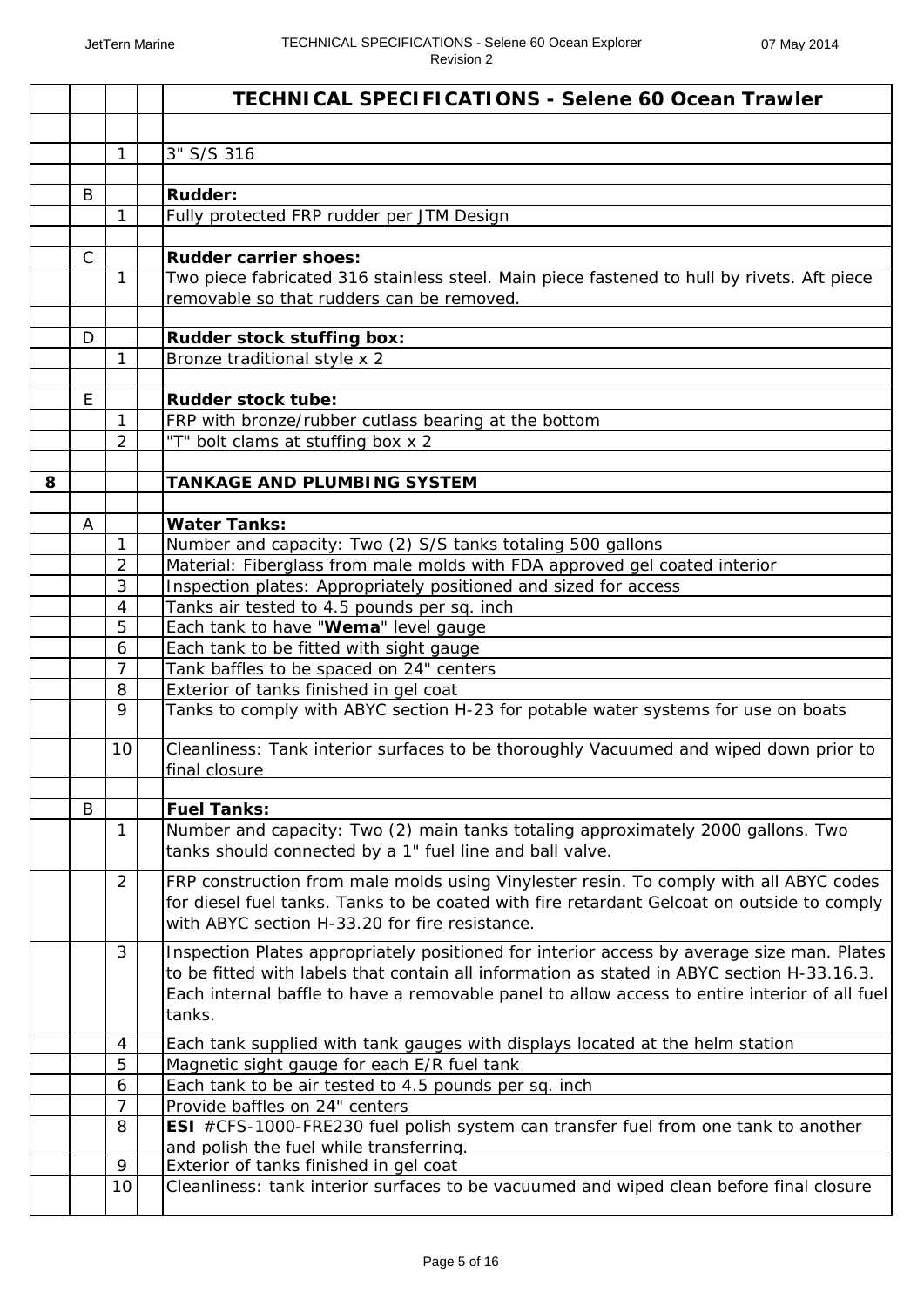|              |                | <b>TECHNICAL SPECIFICATIONS - Selene 60 Ocean Trawler</b>                                                                                                                                                                                                                                                            |
|--------------|----------------|----------------------------------------------------------------------------------------------------------------------------------------------------------------------------------------------------------------------------------------------------------------------------------------------------------------------|
|              |                |                                                                                                                                                                                                                                                                                                                      |
|              | 11             | Each tank to have two (2) 1" I.D. vent lines                                                                                                                                                                                                                                                                         |
|              | 12             | Each tank to have separate 2" I.D. fill pipe located a minimum distance of 18" from any<br>ventilation openings.                                                                                                                                                                                                     |
|              | 13             | All hardware that comes in contact with fuel to be bonded into the ships grounding                                                                                                                                                                                                                                   |
|              |                | system.                                                                                                                                                                                                                                                                                                              |
| $\mathsf{C}$ |                | <b>Fuel Pipe and Hose:</b>                                                                                                                                                                                                                                                                                           |
|              | $\mathbf{1}$   | Supply lines from engine room tanks are 2" ID with Parker brand fuel hose and swaged<br>brass fittings                                                                                                                                                                                                               |
|              | $\overline{2}$ | Fuel line to main engine filter is 1/2" ID with Parker brand fuel hose and swaged brass<br>fittings                                                                                                                                                                                                                  |
|              | 3              | Fuel lines to the generator(s) to be 3/8" ID with Parker brand fuel hose and swaged<br>fittings                                                                                                                                                                                                                      |
|              | $\overline{4}$ | Vent lines to be Trident fuel certified, reinforced hose 1" ID                                                                                                                                                                                                                                                       |
|              |                |                                                                                                                                                                                                                                                                                                                      |
| D            |                | <b>Water Piping:</b>                                                                                                                                                                                                                                                                                                 |
|              | 1              | Cold water: Hose from water tanks to water pump and to accumulator to be 1" diameter<br>reinforced and approved for potable water; Branch lines to be 1/2" PVC pipe (blue) PEX<br>or equivalent                                                                                                                      |
|              | $\overline{2}$ | Hot water: Reinforced 1/2" PVC pipe (red) PEX or equivalent                                                                                                                                                                                                                                                          |
|              | 3              | Sea water hoses: Trident brand reinforced for marine use and provided with double<br>stainless steel clamps below the water line                                                                                                                                                                                     |
|              | 4              | All hoses used shall meet the requirements for service as set out by ABYC for the system<br>intended                                                                                                                                                                                                                 |
|              |                |                                                                                                                                                                                                                                                                                                                      |
| E            |                | Hot Water Heater System:                                                                                                                                                                                                                                                                                             |
|              | 1              | Heater: One (1) Torrid MVS-30 30 gallon with dual 240VAC elements                                                                                                                                                                                                                                                    |
|              | $\overline{2}$ | System can be connected to the main engine for water heater/ exchange heating.                                                                                                                                                                                                                                       |
| $\mathsf F$  |                | <b>Thru Hulls:</b>                                                                                                                                                                                                                                                                                                   |
|              | 1              | Bronze body, S/S Balls and Teflon seats                                                                                                                                                                                                                                                                              |
|              | $\overline{2}$ | Grounding wire: #6 gauge green wire                                                                                                                                                                                                                                                                                  |
|              | 3              | Each thru hull to have a clearly visible tag indicating use                                                                                                                                                                                                                                                          |
|              | 4              | Each thru hull to be readily accessible                                                                                                                                                                                                                                                                              |
|              |                |                                                                                                                                                                                                                                                                                                                      |
| G            |                | Fresh Water System:                                                                                                                                                                                                                                                                                                  |
|              | 1              | Main Pump: Johnson WPS Duo 10.4 24V DC pump with pressure regulator                                                                                                                                                                                                                                                  |
|              | $\overline{2}$ | Hose from water tanks to water pumps and to accumulator to be 1" diameter reinforced<br>and approved for potable water                                                                                                                                                                                               |
|              | 3              | Filter: Water filter housing with a 5 micron sediment filter installed downstream of fresh<br>water discharge manifold                                                                                                                                                                                               |
|              | 4              | Pump Selection Manifolds: Pump inlet and discharge manifolds made of stainless steel<br>standard pipe. Supply manifold furnished with isolation ball valves from each fresh water<br>tank, to each fresh water pump, and from the water maker. Discharge manifold<br>furnished with isolation valves from each pump. |
|              | 5              | Fresh water fill w/SS cap                                                                                                                                                                                                                                                                                            |
|              | 6              | Fresh water system will use rigid PVC piping and PEX tubing                                                                                                                                                                                                                                                          |
|              | $\overline{7}$ | Water maker: 1200GPD or larger HRO with UV sterilizer, media filter and remote panel.<br>(Option)                                                                                                                                                                                                                    |
|              |                |                                                                                                                                                                                                                                                                                                                      |
| H            |                | <b>Plumbing fixtures:</b>                                                                                                                                                                                                                                                                                            |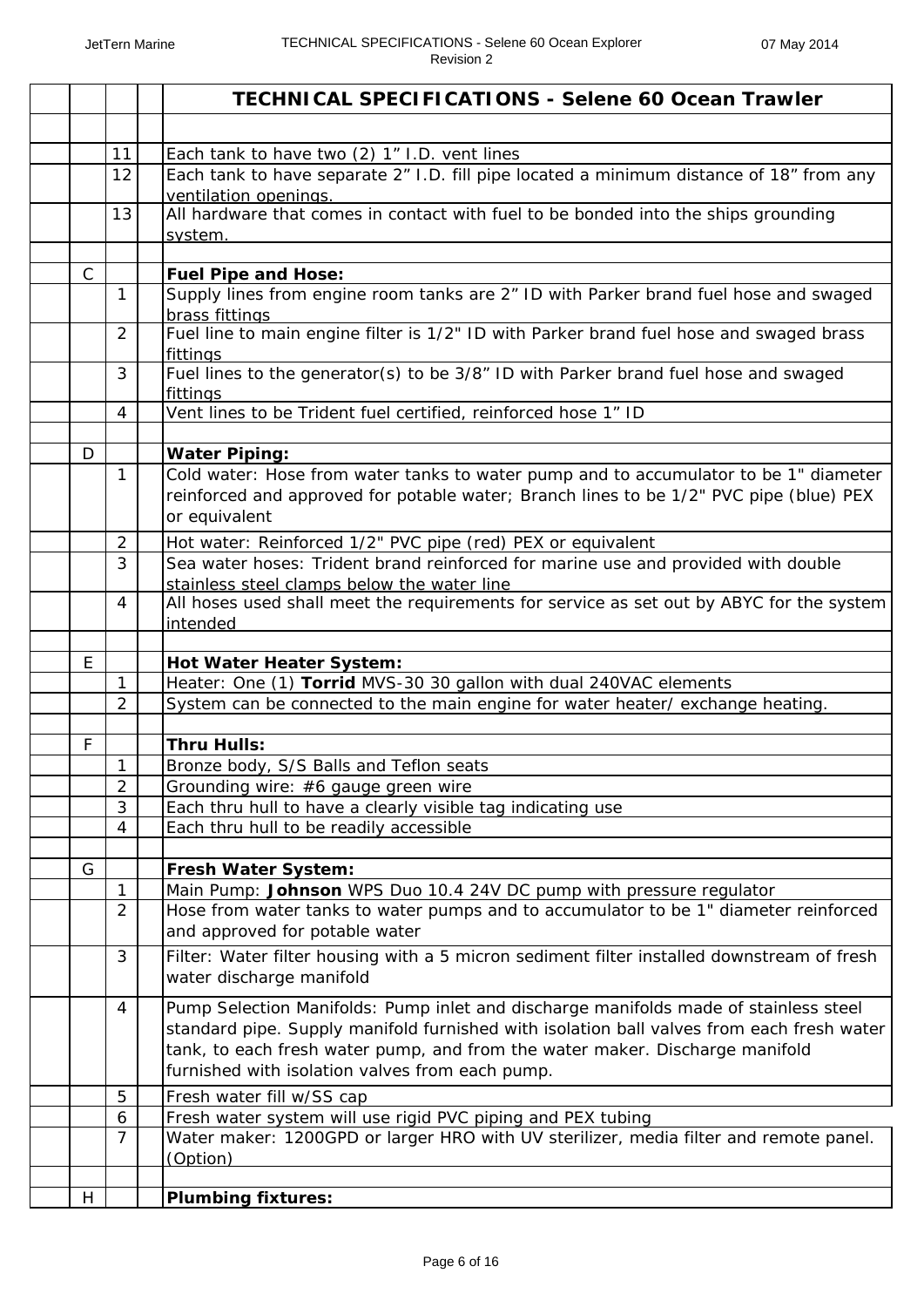|   |                | <b>TECHNICAL SPECIFICATIONS - Selene 60 Ocean Trawler</b>                                                                                  |
|---|----------------|--------------------------------------------------------------------------------------------------------------------------------------------|
|   |                |                                                                                                                                            |
|   | $\mathbf{1}$   | Head sinks - Four (2) total: Master Cabin x 1, VIP/guest lowers x 1.                                                                       |
|   | $\overline{2}$ | Galley sink: Frankie #ZR620A S/S double sink                                                                                               |
|   | 3              | Head faucets: Grohe Model#33558001 chrome                                                                                                  |
|   | $\overline{4}$ | Galley faucet, Grohe Model#33933000 chrome/black                                                                                           |
|   | 5              | Shower fixtures: All Grohe #28593000 handle, #19507001 faucet, #28.820 24" shower                                                          |
|   |                | bar, #28.151 hose, #32388 thermostat valve                                                                                                 |
|   | 6              | Scandvik aft deck shower installed at the stern                                                                                            |
|   | 7              | Fresh water outlets on the foredeck, fly bridge, transom and one (1) in engine room                                                        |
|   |                | Shower and sink sump pump system:                                                                                                          |
|   | $\mathbf{1}$   | One (1) Johnson sump box located under cabin sole in laundry area. Shower, sink, e/r                                                       |
|   |                | sink and washer drain to pump via PVC manifold with 1 1/2" outlet. Sump pump<br>discharges to gray water tank. Requires 1/2" vent line.    |
|   |                |                                                                                                                                            |
| J |                | <b>Bilge Pumps:</b>                                                                                                                        |
|   | 1              | Electric: Four (4) Johnson #22081 2200GPH bilge pumps, 1" diameter ports, with "Ultra                                                      |
|   |                | Senior" auto float switch #UPS-01-24/32 for cabins.<br>Electric: One (1) Johnson #40081 4000GPH bilge pump, 1" diameter ports, with "Ultra |
|   |                | Senior" auto float switch #UPS-01-24/32 for engine room.                                                                                   |
|   | $\overline{2}$ | Manual: Whale 4410 + DP8904 for engine room                                                                                                |
|   | 3              | High Water Bilge Alarm Panel - High water bilge sense will come from std. Ultra Senior in                                                  |
|   |                | each bilge compartment. Visual and audio alarm panel in pilot house.                                                                       |
|   |                |                                                                                                                                            |
| K |                | <b>Toilets and Holding Tank System:</b>                                                                                                    |
|   | 1              | All toilets to be Tecma fresh water toilets, total two units. Two Tecma Silence Plus                                                       |
|   |                | toilets for master and VIP head.                                                                                                           |
|   | $\overline{2}$ | Water supply to toilets to be fresh water only                                                                                             |
|   | 3              | Holding Tank: One (1) 150Gal FRP holding tank located under the fwd. cabin sole for two<br>cabin heads.                                    |
|   | 4              | Piping to use only schedule 80 PVC pipe or Trident "Odor Shield" #140 sanitation hose                                                      |
|   | 5              | Holding tank overboard pumps: Johnson Viking power 32                                                                                      |
|   | 6              | Holding tank vent to use vent filter                                                                                                       |
|   | $\overline{7}$ | Deck fitting for portable evacuation facility                                                                                              |
|   |                |                                                                                                                                            |
| L |                | <b>Gray Water System:</b>                                                                                                                  |
|   | $\mathbf{1}$   | Tank: One (1) FRP 120 gallon tank. All sinks, showers, and air conditioning condensate                                                     |
|   |                | to drain to tank. All drains to have "P" traps and sloped downhill run to tank. Tank                                                       |
|   |                | equipped with electric and manual discharge pumps, level switch for pump starting, and                                                     |
|   |                | level monitor system.                                                                                                                      |
|   | $\overline{2}$ | Tank overboard pump: Johnson Viking power 32                                                                                               |
| M |                | <b>Oil Change System:</b>                                                                                                                  |
|   | 1              | Reverso #GP3023-24V DC powered oil change system plumbed to engine, gear box and                                                           |
|   |                | qenerator                                                                                                                                  |
|   | $\overline{2}$ | All hose used in oil change system to be Parker brand fuel hose and swaged brass                                                           |
|   |                | <b>fittings</b>                                                                                                                            |
|   |                |                                                                                                                                            |
| N |                | Central Vacuum system (Option):                                                                                                            |
|   | 1              | Central Vacuum - Brand TBD                                                                                                                 |
|   | $\overline{2}$ | Inlet valves - plastic inlet valves with wires in brown                                                                                    |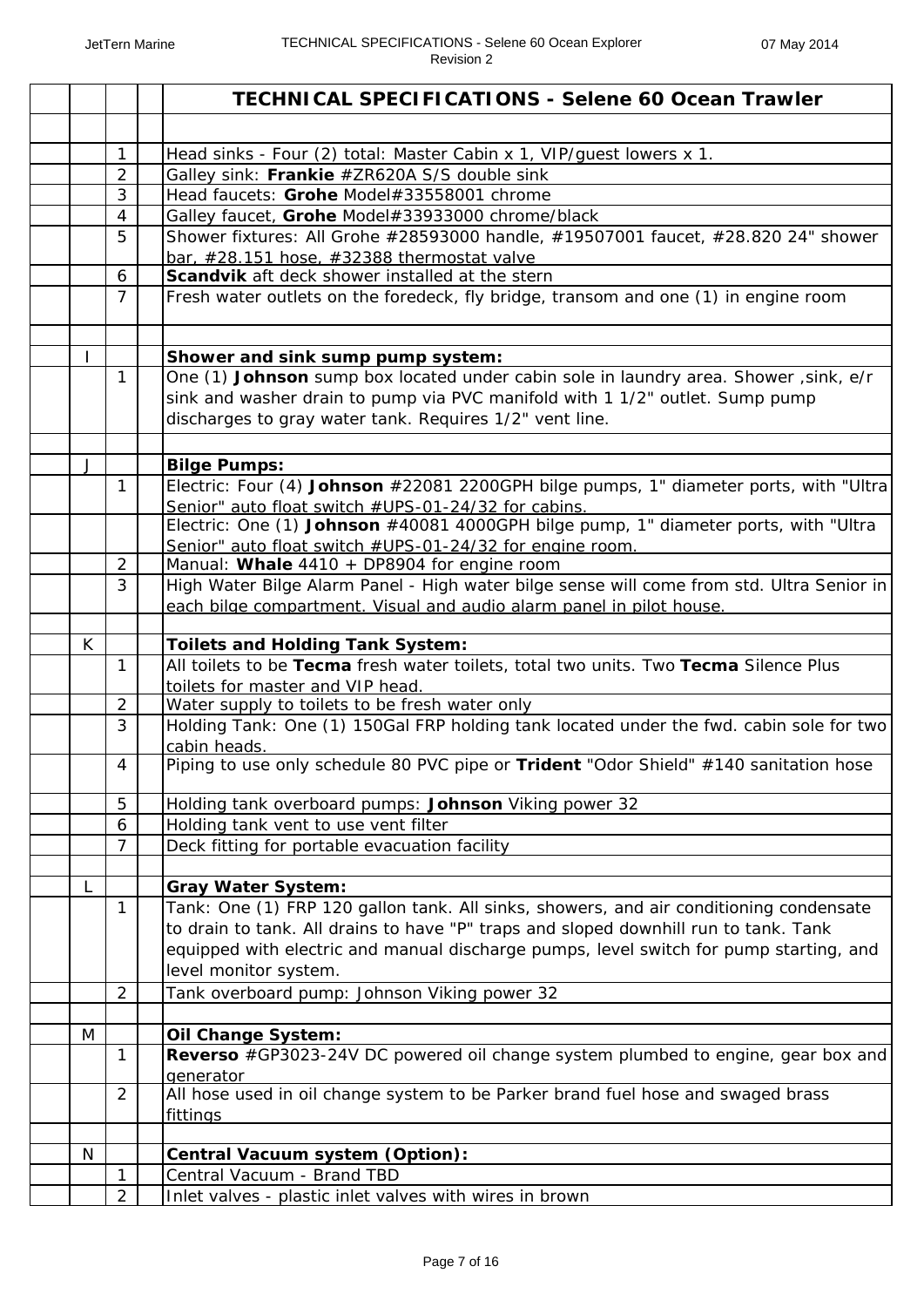|   |              |                | <b>TECHNICAL SPECIFICATIONS - Selene 60 Ocean Trawler</b>                                                                                                                   |
|---|--------------|----------------|-----------------------------------------------------------------------------------------------------------------------------------------------------------------------------|
|   |              |                |                                                                                                                                                                             |
|   |              | $\sqrt{3}$     | Hose sock-gray                                                                                                                                                              |
|   |              | $\overline{4}$ | Floor rug combo tool                                                                                                                                                        |
|   |              |                |                                                                                                                                                                             |
| 9 |              |                | <b>ELECTRICAL SYSTEM</b>                                                                                                                                                    |
|   | A            |                | The AC electrical system:                                                                                                                                                   |
|   |              | 1              | The vessel is fitted with two (2) 120/240VAC 50amp shore inlets at the stern. AC                                                                                            |
|   |              |                | selector control switches allow the operator to select the source(s) of power from either                                                                                   |
|   |              |                | the generator(s) or shore power. AC service is distributed through custom electrical                                                                                        |
|   |              |                | panels containing 240VAC section, volt and amp meters and individual breakers and                                                                                           |
|   |              |                | fuses for branch circuits.                                                                                                                                                  |
|   |              | $\overline{2}$ | One (1) Mastervolt 120VAC, 4.0kVA (Option) inverter system for limited ships power,                                                                                         |
|   |              |                | control power to the helm station and for refrigeration during times when the generators                                                                                    |
|   |              |                | and shore power are offline.                                                                                                                                                |
|   |              | 3              | AC Outlets are standard Vimar American format 120VAC. Locations TDB                                                                                                         |
|   |              | 4              | All outlets in head compartments, mechanical spaces, exterior and galley are Vimar                                                                                          |
|   |              |                | GFCI type. All external outlets have water proof covers.                                                                                                                    |
|   | B            |                | The DC electrical system:                                                                                                                                                   |
|   |              | 1              | The DC electrical system is a 24VDC distribution system with a maximum capacity of                                                                                          |
|   |              |                | 1,600 amp/hours. The DC system is to provide power the ships inverter system and                                                                                            |
|   |              |                | provide power to the helm station DC equipment, and ships service. DC service is                                                                                            |
|   |              |                | distributed through custom electrical panels containing 24VDC section, volt and amp                                                                                         |
|   |              |                | meters and individual breakers and fuses for branch circuits.                                                                                                               |
|   |              |                |                                                                                                                                                                             |
|   |              | $\overline{2}$ | Standard batteries are located under cabin bilge.                                                                                                                           |
|   |              | 3              | 24VDC ships battery bank - Consists of 24, Vision 2 volt CL800 AGM batteries each.<br>connected in series. A total battery bank capacity of 1,600 amp/hours is provided for |
|   |              |                | control, ships equipment and limited operation without operation of a generator or shore                                                                                    |
|   |              |                | power connection.                                                                                                                                                           |
|   |              | 4              | 12VDC helm power is drawn from a <b>Mastervolt</b> 30amp 24 to 12VDC converter system                                                                                       |
|   |              |                |                                                                                                                                                                             |
|   |              | 5              | Main engine starting - (2) Vision 12V 6FM200D-X batteries connected in series for                                                                                           |
|   |              |                | 24VDC 200AMP starting. Switching logic to parallel with 24VDC ships bank for<br>emergency starting.                                                                         |
|   |              | 6              | Generator starting- (2) - Vision 12V 6FM150D-X batteries connected in series for 24VDC                                                                                      |
|   |              |                | 150AMP starting. Switching logic to parallel with 24VDC ships bank for emergency                                                                                            |
|   |              |                | starting.                                                                                                                                                                   |
|   |              |                |                                                                                                                                                                             |
|   | $\mathsf{C}$ |                | 24VDC battery charging:                                                                                                                                                     |
|   |              | 1              | Two Mastervolt 24VDC, 100amp battery chargers                                                                                                                               |
|   |              | $\overline{2}$ | One Mastervolt 120AV 4.0KW (Option) Inverter/charger provides a total of 30 amps at                                                                                         |
|   |              |                | 24VDC for the ships battery bank.                                                                                                                                           |
|   |              | $\mathfrak{Z}$ | Main engine starting battery banks (24V 200AMP) is charged from the respective engine                                                                                       |
|   |              |                | alternator 80AMP. These alternators are also available through automatic charging relays                                                                                    |
|   |              |                | to support the ships battery bank.                                                                                                                                          |
|   |              | $\overline{4}$ | Generator starting battery banks (24V 150AMP) is charged from the respective engine                                                                                         |
|   |              |                | alternator 40AMP.                                                                                                                                                           |
|   |              | 5              | One Mastervolt 24V 30-2 AMP battery charger for engine and generator emergency                                                                                              |
|   |              |                | starting.                                                                                                                                                                   |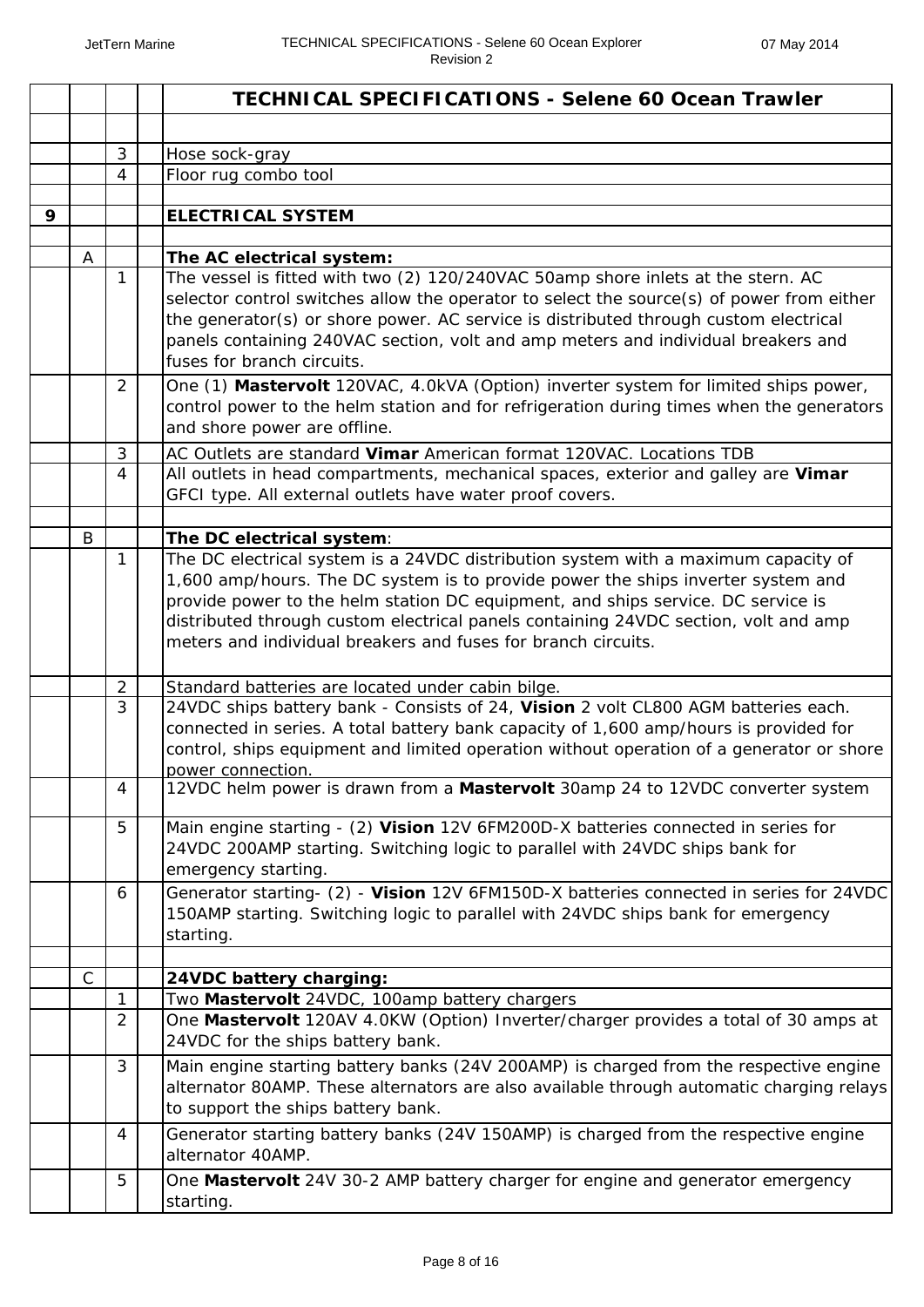|    |   |                                | <b>TECHNICAL SPECIFICATIONS - Selene 60 Ocean Trawler</b>                                                                                                                 |
|----|---|--------------------------------|---------------------------------------------------------------------------------------------------------------------------------------------------------------------------|
|    |   |                                |                                                                                                                                                                           |
|    |   | 6                              | Each charging source can be switched to accommodate any single failure of a charging<br>device.                                                                           |
|    | D |                                | <b>Vessel Monitoring (Option):</b>                                                                                                                                        |
|    |   | 1                              | Maretron backbone to be run the length of the vessel for vessel monitoring ships<br>equipment and critical systems.                                                       |
|    | E |                                | Wire:                                                                                                                                                                     |
|    |   | 1                              | All wire to be marine grade, tinned conductor, sized according to the ABYC Standard                                                                                       |
|    | F |                                | <b>Wire Terminations:</b>                                                                                                                                                 |
|    |   | 1                              | Connectors to be ring type with closed end seamless construction.                                                                                                         |
|    |   |                                |                                                                                                                                                                           |
|    | G |                                | <b>Corrosion control:</b>                                                                                                                                                 |
|    |   | $\mathbf{1}$                   | All thru hulls to be bonded together with a #6 green wire and tied into the DC negative<br>system                                                                         |
|    |   | 2                              | All hardware mounted below water line - i.e. stuffing box, rudder shoe, rudder frame, all<br>thru hulls, engines, and strainers to be connected to bonding system         |
|    |   | 3                              | Zinc plates to be tied into the bonding system based on the hull potential requirements<br>of the vessel.                                                                 |
|    |   |                                |                                                                                                                                                                           |
|    | H |                                | <b>Electrical Panels:</b>                                                                                                                                                 |
|    |   | $\mathbf{1}$<br>$\overline{2}$ | Main AC distribution and control panel located in P/H.<br>Main DC distribution and control panel located in P/H.                                                          |
|    |   | 3                              | AC/DC distribution panel in pilothouse for helm instrumentation, navigation,                                                                                              |
|    |   |                                | communications and Helm equipment.                                                                                                                                        |
|    |   | 4                              | Ships battery control (Blue Sea) at the electric room.                                                                                                                    |
|    |   | 5                              | Engine/gen start battery and emergency parallel control panel in engine room, control of<br>the panel at the helm station                                                 |
|    |   | 6                              | Generator start/stop panel in pilothouse                                                                                                                                  |
|    |   | $\overline{7}$                 | Helm station control and monitoring panel for bilge pumps, engine room ventilation,<br>navigation lights, high water alarms, pump monitoring and other shipboard systems. |
|    |   |                                |                                                                                                                                                                           |
| 10 |   |                                | <b>INTERIOR</b>                                                                                                                                                           |
|    | A |                                | General:                                                                                                                                                                  |
|    |   | $\mathbf{1}$                   | Teak, cherry or oak veneer (straight grain or mountain grain)                                                                                                             |
|    |   | $\overline{2}$                 | Bulkheads, teak or cherry veneer                                                                                                                                          |
|    |   | 3                              | Vinyl & EVA foam finished ceiling & bulkhead for bathroom                                                                                                                 |
|    |   | 4                              | Drapery or blinds for saloon & each stateroom                                                                                                                             |
|    |   | 5                              | Grab rails, teak                                                                                                                                                          |
|    |   | 6                              | Headlining, acoustical vinyl                                                                                                                                              |
|    |   | $\overline{7}$                 | Lamp push button for all door lockers & drawers                                                                                                                           |
|    |   | 8<br>9                         | Teak & holly or wood parquet interior floor for cabins                                                                                                                    |
|    |   | 10                             | Teak grid flooring for engine room<br>Floating floor                                                                                                                      |
|    |   | 11                             | Tinted tempered window glass 10~12 mm                                                                                                                                     |
|    |   | 12                             | Clear tempered glass 12mm for front windshield                                                                                                                            |
|    |   | 13                             | Corian or granite head floor                                                                                                                                              |
|    |   | 14                             | Granite or Corian galley counter top w/back splash                                                                                                                        |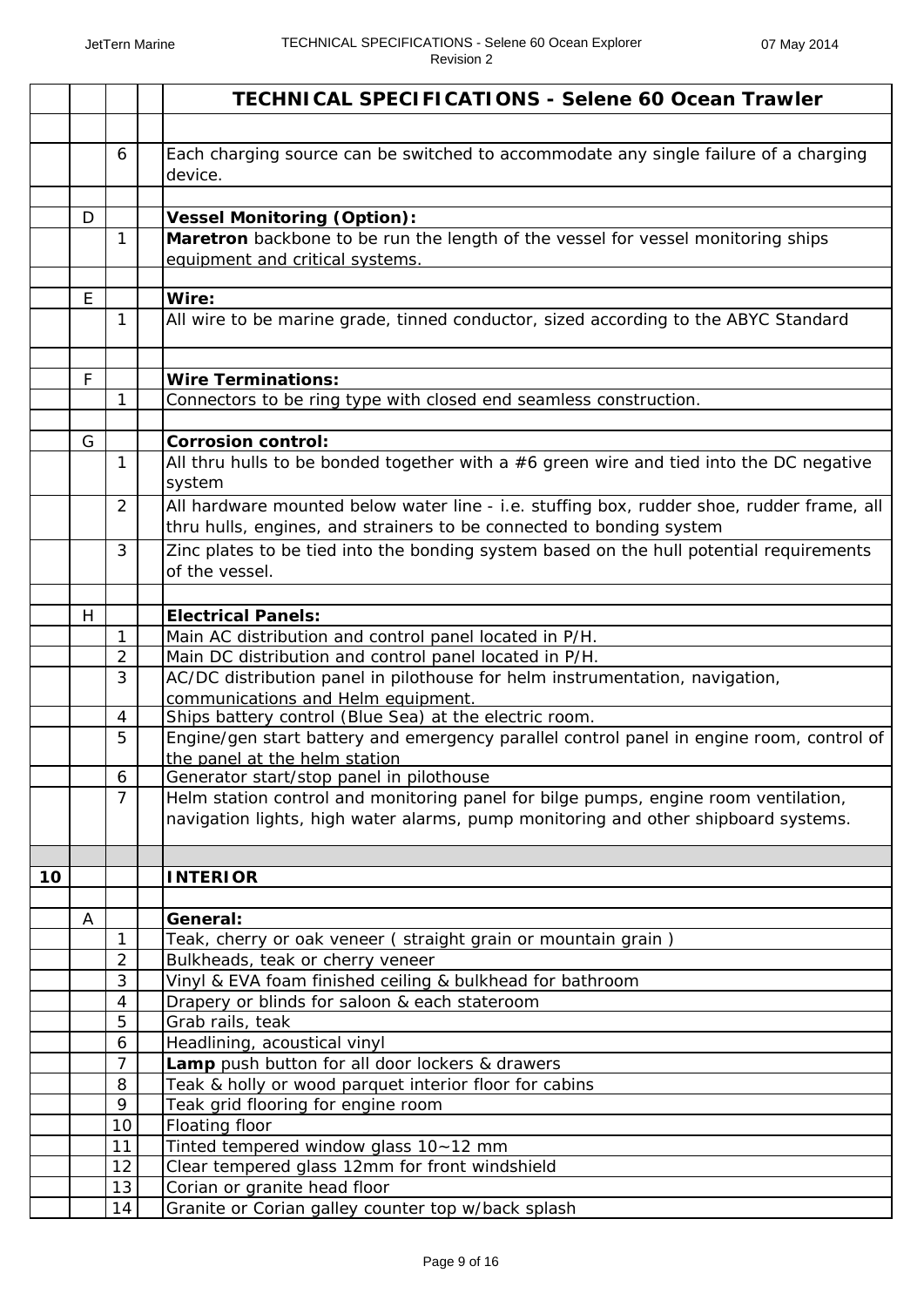|   |                | <b>TECHNICAL SPECIFICATIONS - Selene 60 Ocean Trawler</b>                                            |
|---|----------------|------------------------------------------------------------------------------------------------------|
|   |                |                                                                                                      |
|   | 15             | Granite or Corian head counter top w/back splash                                                     |
|   | 16             | Interior steps to all teak. Corner of steps to have nonskid varnish.                                 |
|   | 17             | Interior lockers and drawers to be locking with chrome push button                                   |
|   | 18             | Interior overhead panels - Removable, held in place by Velcro.                                       |
|   | 19             | Schwepper interior door lock sets to be chrome brass                                                 |
|   | 20             | Interior cabin doors to have rubber gaskets for sound reduction and door hooks                       |
|   | 21             | Hanging lockers to have automatic interior lights controlled by micro switch. Lined with             |
|   |                | Cedar.                                                                                               |
|   | 22             | Solid (non louvered) cored doors for heads and staterooms 1.25" thick with rubber                    |
|   |                | gaskets on door jambs                                                                                |
|   | 23             | Interior teak woodwork including cabin sole in pilot house to be varnished with satin                |
|   | 24             | varnish                                                                                              |
|   | 25             | Salon tables, pilothouse table to be varnished with high gloss varnish<br>All hand rails to be teak. |
|   | 26             | Mirrors are located thru out vessel as shown on interior drawings                                    |
|   | 27             | All drawers to have stainless steel ball bearing slides                                              |
|   | 28             | Transom door with teak staircase from lazarette to swim platform                                     |
|   | 29             | W.T. door at fwd. and aft. Engine room bulkhead.                                                     |
|   |                |                                                                                                      |
| B |                | Galley:                                                                                              |
|   | $\mathbf{1}$   | Subzero #700TC home size large refrigerator                                                          |
|   | $\overline{2}$ | GE JVM #1490SH Microwave with exhaust fan underneath                                                 |
|   | 3              | Force 10 #73351 three burners electric range and oven                                                |
|   | 4              | Miele #G818SCVI Dishwasher                                                                           |
|   | 5              | <b>Broan</b> #15BLEXF Trash compactor                                                                |
|   | 6              | Exhaust fan above the stove                                                                          |
|   | $\overline{7}$ | Granite or Corian counter top                                                                        |
|   | 8              | Frankie #ZR620A S/S double sink                                                                      |
|   | 9              | Grohe #33933000 Single lever swivel type retractable faucet                                          |
|   | 10             | Overhead cabinets                                                                                    |
|   | 11             | Drawers & storage lockers w/shelves under counter                                                    |
|   |                |                                                                                                      |
| D |                | <b>Main Salon:</b>                                                                                   |
|   | 1              | Floors: Teak and holly                                                                               |
|   | 2              | Sofa with hi-lo foldable teak parquet table                                                          |
|   | 3              | Entertainment center w/pop-up TV cabinet                                                             |
|   | 4              | DSG single panel door for saloon entrance                                                            |
|   | 6              | Teak blinds w/ decoration drapes                                                                     |
|   | $\overline{7}$ | TaiWan made TV lift for 42" plasma TV on side of salon (TV not included)                             |
|   | 8<br>9         | Prewire for surround sound speakers                                                                  |
|   |                | Teak valance/air con soffit P&S and aft sides of salon                                               |
|   | 11             | Overhead to have perimeter recess with strip lighting                                                |
| E |                | <b>Master Cabin:</b>                                                                                 |
|   | 1              | Floors: Teak and holly                                                                               |
|   | $\overline{2}$ | Cabinet/paneling: varnished teak                                                                     |
|   | 3              | Mattress: Standard Queen size 5" thick foam                                                          |
|   | 4              | Port and starboard berth cabinets & drawer bureaus                                                   |
|   | 5              | Full high wardrobe and dressing room with automatic light and aromatic cedar liner                   |
|   |                |                                                                                                      |
|   | 6              | Safe located at master stateroom (Option)                                                            |
|   | 8              | TV/Video cabinet                                                                                     |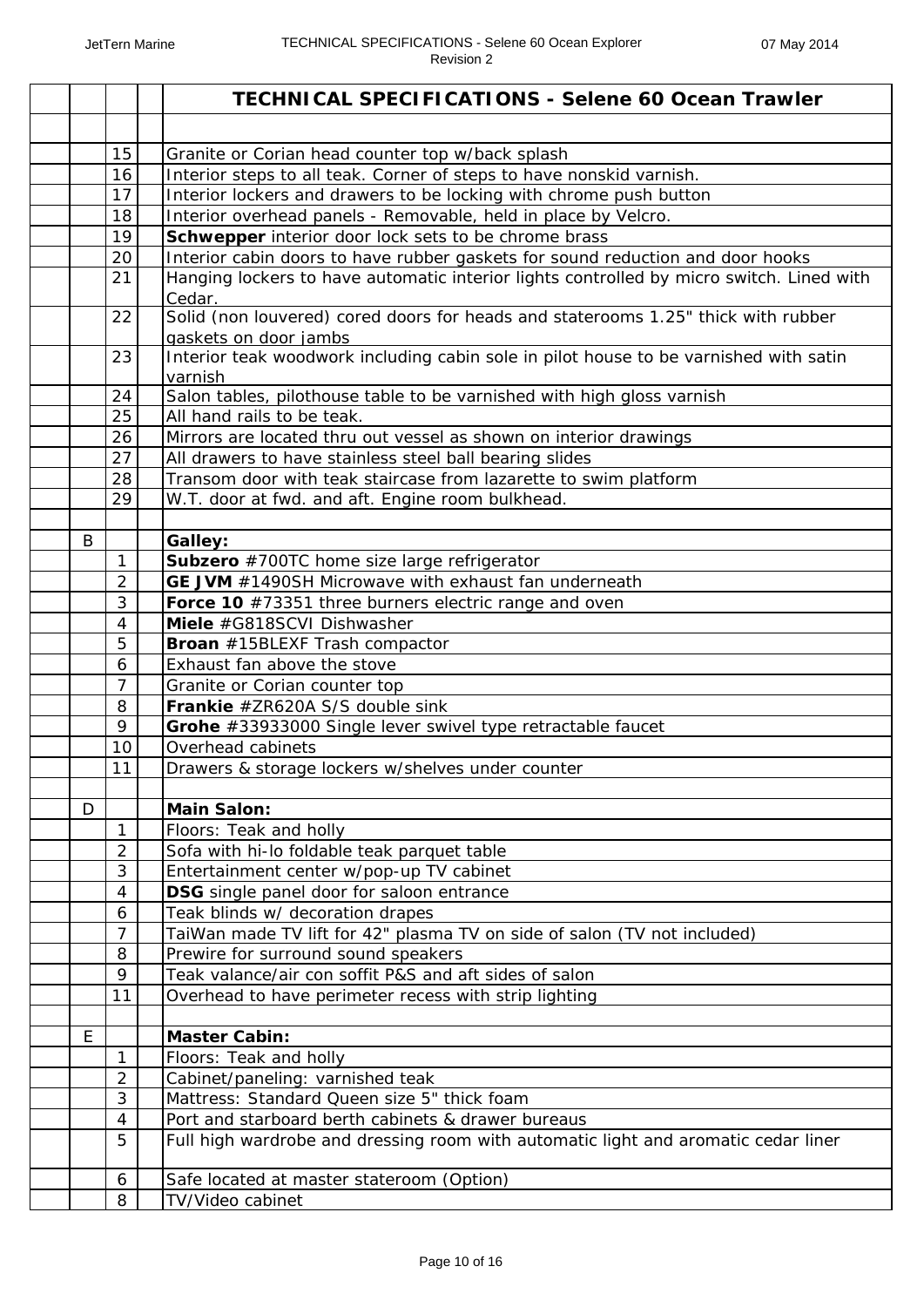|                     | <b>TECHNICAL SPECIFICATIONS - Selene 60 Ocean Trawler</b>                            |
|---------------------|--------------------------------------------------------------------------------------|
|                     |                                                                                      |
| 9                   | Desk with stool                                                                      |
| 10                  | Teak headboard frame                                                                 |
|                     |                                                                                      |
| F                   | <b>Master Stateroom En-suit Bath:</b>                                                |
| $\mathbf{1}$        | Floors: Granite or Corian tile to be specified with order                            |
| $\overline{2}$      | Counter top: Granite or Corian with bull nosed edges                                 |
| 3<br>$\overline{4}$ | Mirrors and towel bar: As shown on drawings (TBD)                                    |
|                     | Molded FRP shower stall with frameless glass doors                                   |
| 5<br>6              | Cabinet/joiner work: All teak<br>Locker and drawer interior finish: Formica          |
| $\overline{7}$      |                                                                                      |
| 8                   | S/S 316 toilet paper holder<br>Vanity unit w/integral wash basin                     |
| 9                   | Teak removable grating panel for shower room                                         |
| 10                  | Medicine cabinet with mirror                                                         |
| 11                  | Vanity mirror w/teak frame                                                           |
|                     |                                                                                      |
| G                   | Pilothouse:                                                                          |
| $\mathbf{1}$        | Floors: Teak & holly                                                                 |
| $\overline{2}$      | Cabinet/joiner work: Varnished teak                                                  |
| 3                   | Counter tops and instrument panel faces: Formica #939 dark gray                      |
| $\overline{4}$      | Teak table at settee                                                                 |
| 5                   | Helm seat - Stidd 500N-2X2 Low Back "Slimline". Ultra-Leather and pedestal color are |
|                     | buyer's choice (Option)                                                              |
| 6                   | Chart table w/ Cantalupi "Rico" chart light                                          |
| $\overline{7}$      | Locker interior finish: Formica                                                      |
| 8                   | Chart drawers as located per interior drawings                                       |
| H                   | Forepeak (Chain Locker) Water tight collision bulkhead:                              |
| $\mathbf{1}$        | Shelves: Teak grid shelves for rope storage                                          |
| 2                   | Pad eye in each locker for bitter end of chain                                       |
| 3                   | Finish: Painted with gray gel coat                                                   |
| 4                   | Locker to be divided for dual anchors and chain                                      |
| 5                   | Both lockers to be self-draining thru thru-hulls at boot top.                        |
|                     |                                                                                      |
|                     | <b>Utility room:</b>                                                                 |
| 1                   | Floors: Teak & holly                                                                 |
| $\overline{2}$      | Cabinetry and joiner work: Formica with teak trim                                    |
| 3                   | Basin with cover at Stbd. Side.                                                      |
| $\overline{4}$      | Frigoboat 24VDC freezer system (about 10.7 cube feet)                                |
| 5                   | Corian counter top over the washer / dryer cabinet.                                  |
| 6                   | W.T. door to engine room                                                             |
| $\overline{7}$      | Bulkheads to be finished: Varnished teak                                             |
| 8                   | Asko #W6461 washer & #T731 dryer                                                     |
| 9                   | Stabilizer (Option) under the freezer cabinet                                        |
|                     |                                                                                      |
| J<br>$\mathbf{1}$   | <b>Electric room:</b>                                                                |
| $\overline{2}$      | Floors: Teak & holly<br>Cabinetry: Formica with teak trim                            |
| 3                   | Stabilizer under the floor with acryl hatch                                          |
| 4                   | Space for inverter and battery charger installation                                  |
|                     |                                                                                      |
| K                   | <b>Guest cabin</b>                                                                   |
|                     |                                                                                      |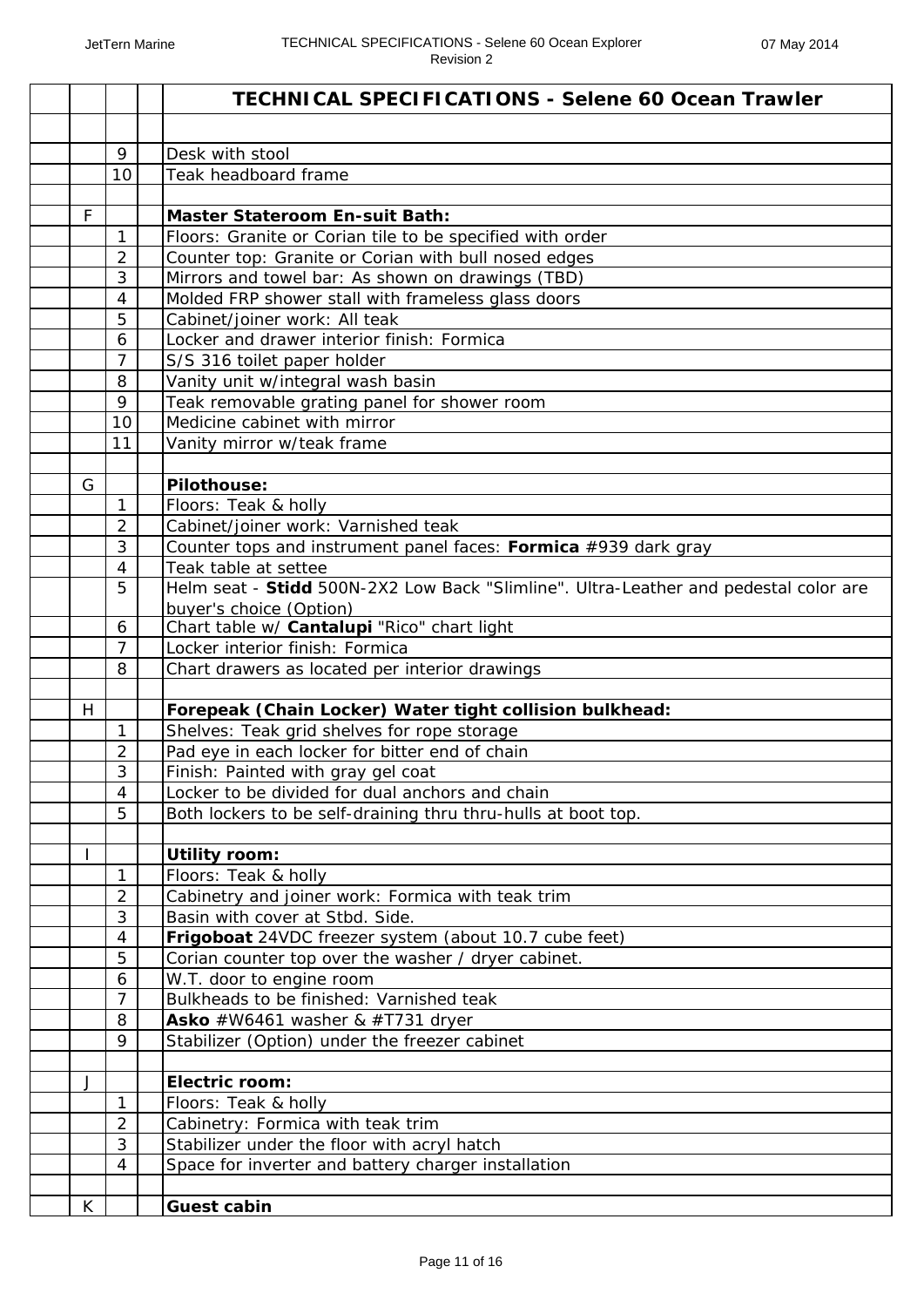|      |              |                | <b>TECHNICAL SPECIFICATIONS - Selene 60 Ocean Trawler</b>                          |
|------|--------------|----------------|------------------------------------------------------------------------------------|
|      |              |                |                                                                                    |
|      |              | $\mathbf{1}$   | Floors: Teak & holly                                                               |
|      |              | $\overline{2}$ | Cabinet/paneling: Varnished teak                                                   |
|      |              | 3              | Hanging locker interior finish: Cedar wood                                         |
|      |              | $\overline{4}$ | Upper and lower bunk                                                               |
|      |              | 5              | Drawers under bunk                                                                 |
|      |              | 6              | Mattresses: Custom 4" thick foam                                                   |
|      |              | $\overline{7}$ | Desk with chair next to bunk                                                       |
|      |              | 8              | Teak headboard frame                                                               |
|      | L            |                | <b>Forward VIP cabin</b>                                                           |
|      |              | $\mathbf{1}$   | Floors: Teak & holly                                                               |
|      |              | $\overline{2}$ |                                                                                    |
|      |              | $\overline{4}$ | Cabinet/paneling: Varnished teak                                                   |
|      |              |                | Hanging locker with Cedar wood lining                                              |
|      |              | 5              | Drawers under berths<br>Mattresses: Custom 5" thick foam                           |
|      |              | 6              |                                                                                    |
|      |              | $\overline{7}$ | Natural ventilation                                                                |
|      |              | 8              | Windline telescope escape ladder                                                   |
|      | M            |                | <b>VIP</b> head                                                                    |
|      |              | $\mathbf{1}$   | Floors: Ceramic or stone tile to be specified with order                           |
|      |              | $\overline{2}$ | Cabinetry: Formica with teak trim                                                  |
|      |              | 3              | Shower to be molded FRP                                                            |
|      |              | $\overline{4}$ | Counter tops: Granite with bull nosed edges                                        |
|      |              | 5              | Clear glass shower door                                                            |
|      |              | 6              | Towel bars TBD                                                                     |
|      |              | $\overline{7}$ | Toilet paper holder TBD                                                            |
|      |              | 8              | Full height mirror over sink                                                       |
|      |              |                |                                                                                    |
| $11$ |              |                | LIGHTING (Per lighting plans)                                                      |
|      |              |                |                                                                                    |
|      | A            |                | Main overhead lighting throughout interior:                                        |
|      |              | 1              | Cantalupi Walter with LED bulb lighting controlled by wall switches.               |
|      |              |                |                                                                                    |
|      | B            |                | <b>Exterior overhead lights:</b>                                                   |
|      |              | 1              | Cantalupi Diana 105 with LED bulb lighting controlled by wall switches.            |
|      | $\mathsf{C}$ |                | <b>Overhead reading lights:</b>                                                    |
|      |              | 1              | Cantalupi Lighting controlled from separate switches                               |
|      |              |                |                                                                                    |
|      | D            |                | <b>Engine Room and Lazarette Light</b>                                             |
|      |              | 1              | Imtra LED light for engine room, 6 units                                           |
|      |              | $\overline{2}$ | 4" Dome 24VDC light under the swim platform for aft lazarette (3 units)            |
|      |              |                |                                                                                    |
|      | E            |                | <b>Courtesy Lights</b>                                                             |
|      |              | 1              | Exterior: Cantalupi Krios IP65 LED 24VDC White                                     |
|      |              | $\overline{2}$ | Interior: Cantalupi Krios IP65 LED 24VDC White                                     |
|      |              | 3              | 24VDC LED white rope lighting under settees, bunks and toe space in selected areas |
|      |              |                | interior and exterior, white exterior and red interior.                            |
|      |              | $\overline{4}$ | Hanging Locker Lights and misc. Lockers: 3" dome 24VDC                             |
|      | F            |                | Navigation lights and signal lights for vessels over 12m:                          |
|      |              | 1              | Port nav light - Aqua Signal 41 Series, #41320 24VDC                               |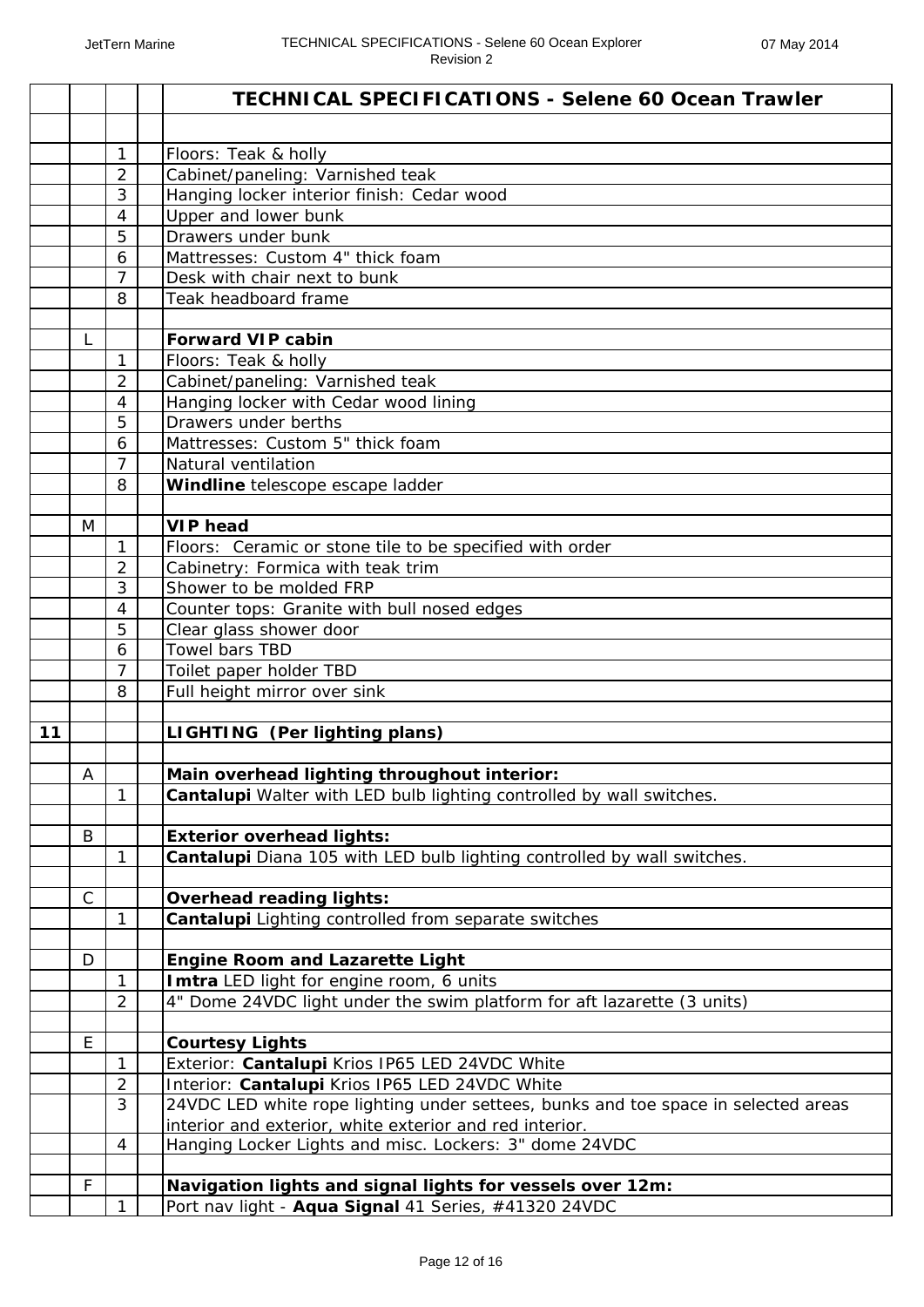|    |             |                | <b>TECHNICAL SPECIFICATIONS - Selene 60 Ocean Trawler</b>                                                                                                                     |
|----|-------------|----------------|-------------------------------------------------------------------------------------------------------------------------------------------------------------------------------|
|    |             |                |                                                                                                                                                                               |
|    |             | $\overline{2}$ | Star nav light - Aqua Signal 41 Series, #41220 24VDC                                                                                                                          |
|    |             | 3              | Stern light - Aqua Signal 41 Series, #41520 24VDC                                                                                                                             |
|    |             | $\overline{4}$ | Steaming light - Aqua Signal 41 Series, #41420 24VDC                                                                                                                          |
|    |             | 5              | Anchor light - Aqua Signal 40 Series, #40020 24VDC                                                                                                                            |
|    |             |                |                                                                                                                                                                               |
|    | G           |                | <b>Reading Fixtures:</b>                                                                                                                                                      |
|    |             | $\mathbf{1}$   | Owner's cabin to have two 24VDC Cantalupi "Ondine" chrome bronze swing arm                                                                                                    |
|    |             |                | reading lights                                                                                                                                                                |
|    |             | $\overline{2}$ | VIP cabin to have two Cantalupi Cabin wall lamps                                                                                                                              |
|    |             |                |                                                                                                                                                                               |
|    | H           |                | <b>Salon Accent Fixtures:</b>                                                                                                                                                 |
|    |             | 1              | Cantalupi Cabin wall lamps in salon in three (3) locations.                                                                                                                   |
|    |             |                |                                                                                                                                                                               |
|    | J           |                | Deck Floodlights (Option) :                                                                                                                                                   |
|    |             | 1              | Three (3) Aqua signal 120VAC/500 watt series 1069 mounted on port and starboard                                                                                               |
|    |             |                | F/B hardtop and one facing aft on the mast.                                                                                                                                   |
|    | K           |                | Search Light (Option):                                                                                                                                                        |
|    |             | 1              | ACR RCL100 with dual station remote controls. Unit mounted on the pilot house roof.                                                                                           |
|    |             |                |                                                                                                                                                                               |
|    |             |                |                                                                                                                                                                               |
| 12 |             |                | <b>EXTERIOR, DECK HARDWARE, and EQUIPMENT</b>                                                                                                                                 |
|    |             |                |                                                                                                                                                                               |
|    | Α           |                | <b>Exterior Details:</b>                                                                                                                                                      |
|    |             | $\mathbf{1}$   | All horizontal surfaces on deck to have a diamond pattern nonskid as shown in deck plan                                                                                       |
|    |             |                | - standard nonskid to be a contrasting color to parimeter deck                                                                                                                |
|    |             | $\overline{2}$ | Stainless 316 handrails 1-1/4"OD with electro polished bases. All rails shown on                                                                                              |
|    |             |                | drawings to be standard in addition to those specified                                                                                                                        |
|    |             | 3              | Handrails at transom                                                                                                                                                          |
|    |             | $\overline{4}$ | S/S 316 Hawse fittings with rollers:                                                                                                                                          |
|    |             | 5              | S/S 316 fairlead with cleat per drawing                                                                                                                                       |
|    |             | 6              | Upper rub rail cap to be 316 stainless steel 1/4" fastened with flush 316 stainless steel<br>fasteners. Stainless steel caps on upper and lower rub rails as shown in design. |
|    |             | $\overline{7}$ | Settee, molded fiberglass w/ Sunbrella cushion set at Portuguese bridge, aft. Deck & fly                                                                                      |
|    |             | 8              | bridge pilot area.<br>Manship port holes in hull and deck as shown on design. Ports positioned as per layout                                                                  |
|    |             |                | drawings.                                                                                                                                                                     |
|    |             | 9              | All opening ports to be fitted with screens and deadlights                                                                                                                    |
|    |             | 10             | S/S window frame for all the salon and pilot house windows, the galley window is<br>slidable, all others are fixed.                                                           |
|    |             | 11             | Teak coming for Portuguese bridge, side deck & aft. deck                                                                                                                      |
|    |             | 12             | Molded inlay pattern non-skid to fore, side, aft, F/B decks & swim platform                                                                                                   |
|    |             | 13             | Transom door from swim platform down to lazarette                                                                                                                             |
|    |             |                |                                                                                                                                                                               |
|    | B           |                | Cockpit:                                                                                                                                                                      |
|    |             | $\mathbf{1}$   | FRP settee with Sunbrella cushion set                                                                                                                                         |
|    |             | $\overline{2}$ | Teak Table w/stainless steel table pedestal                                                                                                                                   |
|    |             | 3              | Fresh water deck wash in transom                                                                                                                                              |
|    |             | $\overline{4}$ | Saltwater wash down in transom                                                                                                                                                |
|    |             | 5              | Steps to transom integrated port and starboard                                                                                                                                |
|    |             |                |                                                                                                                                                                               |
|    | $\mathsf C$ |                | Flybridge:                                                                                                                                                                    |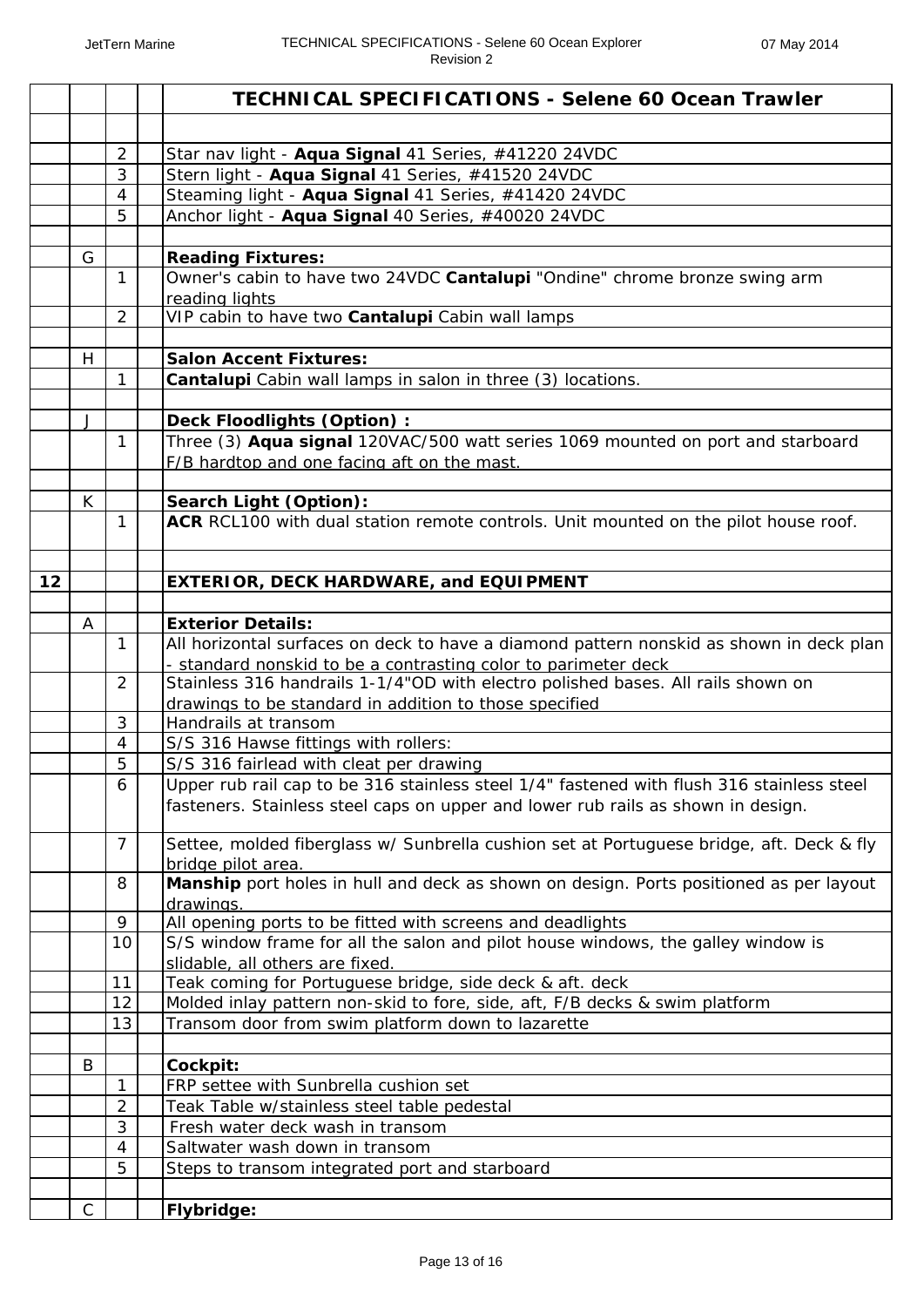|   |                | <b>TECHNICAL SPECIFICATIONS - Selene 60 Ocean Trawler</b>                                      |
|---|----------------|------------------------------------------------------------------------------------------------|
|   |                |                                                                                                |
|   | $\mathbf{1}$   | <b>Richie</b> Compass (Option)                                                                 |
|   | $\overline{2}$ | Helm station w/console box                                                                     |
|   | 3              | Teak covered S/S steering wheel                                                                |
|   | 4              | One (1) Selene helm chair                                                                      |
|   | 5              | Corian integrated wash basin w/folded faucet                                                   |
|   | 6              | FRP table (1)                                                                                  |
|   | $\overline{7}$ | Chart counter top                                                                              |
|   | 8              | U shaped FRP settee (1) w/storage underneath, w/Sunbrella cushion set                          |
|   | 9              | Built-in FRP locker P&S                                                                        |
|   | 10             | Tender storage space on the fly bridge deck                                                    |
| D |                | Portuguese bridge deck:                                                                        |
|   | $\mathbf{1}$   | FRP boarding door to access the fore deck                                                      |
|   |                |                                                                                                |
| E |                | Fore deck:                                                                                     |
|   | $\mathbf{1}$   | One (1) FRP settee with cushion set                                                            |
|   | 3              | One (1) Mainship hatch access to the VIP cabin                                                 |
|   |                |                                                                                                |
| F |                | <b>Anchor Storage:</b>                                                                         |
|   | 1              | Stainless steel 316 anchor assembly (Main and secondary)                                       |
|   |                |                                                                                                |
| G |                | <b>Rails and Stanchions:</b>                                                                   |
|   | $\mathbf{1}$   | Stainless steel 1-1/4" dia. 316 elliptical rails and stanchions on fore deck and F/B deck.     |
|   |                | Rails to have welded on round bases with fastening studs on bottom and dual 3/4"               |
|   |                | divider rails as shown on drawing.                                                             |
|   | $\overline{2}$ | S/S #316 dia 5" aft. deck overhang support posts                                               |
|   |                |                                                                                                |
| H |                | <b>Foredeck Rail:</b>                                                                          |
|   | $\mathbf{1}$   | Foredeck to have 316 elliptical stainless rail with 1-1/4" diameter stanchions. Welded to      |
|   |                | round bases with fastening stud welded on bottom.                                              |
|   |                | <b>Windshield Wipers:</b>                                                                      |
|   | 1              | <b>Exalto</b> three (3) speed self-parking motor, with wash system for three (3) front windows |
|   |                |                                                                                                |
|   |                |                                                                                                |
| J |                | Horn:                                                                                          |
|   | 1              | Kahlenberg dual trumpet #DO-A with chrome finish and fog timer 240VAC compressor               |
|   |                | w/24VDC solenoid                                                                               |
| K |                | <b>Deck hatches:</b>                                                                           |
|   | 1              | Per deck plan, One Manship 24"*24" hatch with Oceanair hatch shade w/ insert screens           |
|   |                | in fore deck to access the VIP cabin                                                           |
|   | 2              | Install (1) Manship 19-1/2"*19-1/2" hatch Oceanair hatch shade w/ insert screens on            |
|   |                | pilot house roof to access the pilot house.                                                    |
|   |                |                                                                                                |
| L |                | Windows:                                                                                       |
|   | 1              | Windows 10-12mm" thick tempered glass                                                          |
|   | $\overline{2}$ | All window glass to be clear glass, tined is option                                            |
|   | 3              | Galley window is slidable, all others are fixed.                                               |
|   | 4              | S/S window frame are equipped with all the salon and pilot house windows                       |
|   | 5              | All salon windows to have storm plate receptacles (Option)                                     |
|   |                |                                                                                                |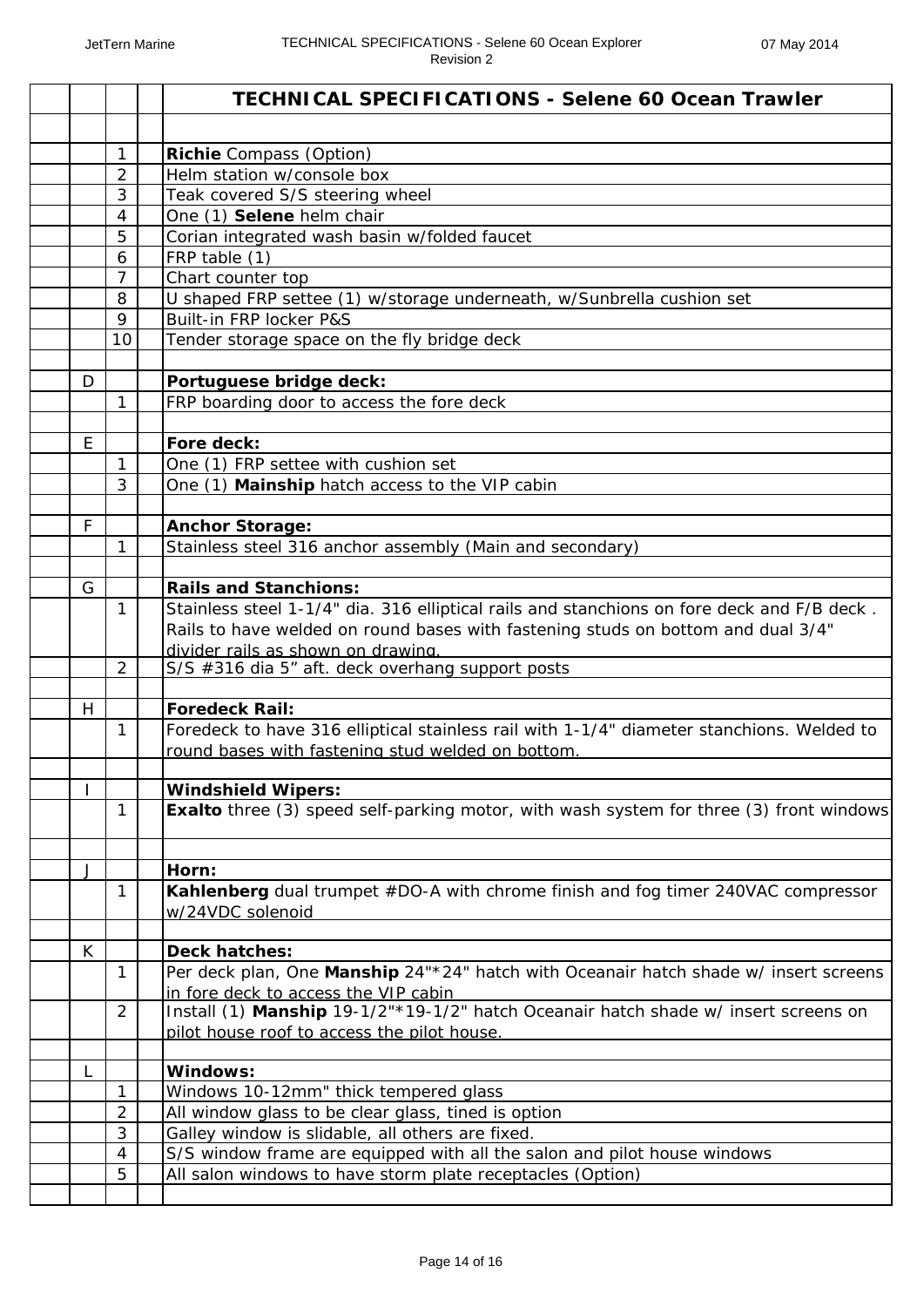|              |                | <b>TECHNICAL SPECIFICATIONS - Selene 60 Ocean Trawler</b>                                                  |
|--------------|----------------|------------------------------------------------------------------------------------------------------------|
|              |                |                                                                                                            |
| M            |                | <b>Exterior Doors:</b>                                                                                     |
|              | 1              | Aluminum doors by Diamond Sea Glaze as follows (Note: interior as well as exterior DSG                     |
|              |                | doors are included in this schedule):                                                                      |
|              | 2              | Pilothouse--2ea, Weather Tight Dutch door, one L.H. Mortise hinge, one R.H. Mortise                        |
|              | 3              | hinge. C.O. 20" x 71"<br>Salon after--1ea, Weather Tight Dutch door. 28" x 72"                             |
|              | 6              | S/S sliding door from pilot house to fly bridge                                                            |
|              | $\overline{7}$ | Transom door --1ea, Water Tight model C.O. 26" * 42"                                                       |
|              |                |                                                                                                            |
| N            |                | <b>Boarding doors:</b>                                                                                     |
|              | 1              | Port and starboard - Stern doors on port and starboard side aft per drawing. Doors to                      |
|              |                | have "blind" dog lock/handles.                                                                             |
|              |                |                                                                                                            |
| O            |                | Davit (Option):                                                                                            |
|              | $\mathbf{1}$   | 1500 LB capacity hydraulic/240VAC davit with extendable boom to 12 feet mounted per                        |
|              |                | drawing.                                                                                                   |
| P            |                | <b>Bottom treatment:</b>                                                                                   |
|              | 1              | Five (5) layers of epoxy barrier coat and three (3) coats of anti fouling paint                            |
|              |                |                                                                                                            |
| Q            |                | <b>Deck Drains:</b>                                                                                        |
|              | 1              | Bridge deck and Fly Bridge deck to drain through 2" deck drains.                                           |
|              | 2              | Lower side decks to drain through freeing ports and scuppers.                                              |
|              |                |                                                                                                            |
| $\mathsf{R}$ |                | Control stations (Option):                                                                                 |
|              | $\mathbf{1}$   | Port and starboard side of forward bridge deck equipped with helm controls, bow and                        |
|              | $\overline{2}$ | stern thruster controls, start/stop/horn.                                                                  |
|              |                | Aft deck control station equipped with helm controls, bow and stern thruster controls,<br>start/stop/horn. |
|              |                |                                                                                                            |
| S            |                | <b>FRP hardtop over F/B (Option):</b>                                                                      |
|              | 1.             | FRP hardtop over F/B with molded in non-skid 3" dia. Stainless steel support stanchions                    |
|              |                | at forward end, port and starboard                                                                         |
|              |                |                                                                                                            |
| $\top$       |                | Stern capstan winches (Option) :                                                                           |
|              | 1              | Two (2) Maxwell VC 1000 port and starboard swim platform                                                   |
| U            |                |                                                                                                            |
|              | 1              | <b>Flag Staff:</b><br>56" Teak flag staff with 1 1/4" socket for aft F/B deck rail.                        |
|              | $\overline{2}$ | 36" Teak flag staff with 1 1/4" socket for foe deck rail.                                                  |
|              |                |                                                                                                            |
| V            |                | Anchor (Option):                                                                                           |
|              | $\mathbf{1}$   | Two (2) 60KG stainless steel POOL type                                                                     |
|              |                |                                                                                                            |
| W            |                | <b>Anchor Chain (Option):</b>                                                                              |
|              | 1              | Two (2) Lengths, 400 ft. 1/2" (12mm) chain                                                                 |
|              |                |                                                                                                            |
| X            |                | Swim ladder:                                                                                               |
|              | 1              | Stainless steel mounted on swim step under FRP hatch accessible from water                                 |
| Y            |                | <b>Anchor Windlass and Fittings:</b>                                                                       |
|              |                |                                                                                                            |